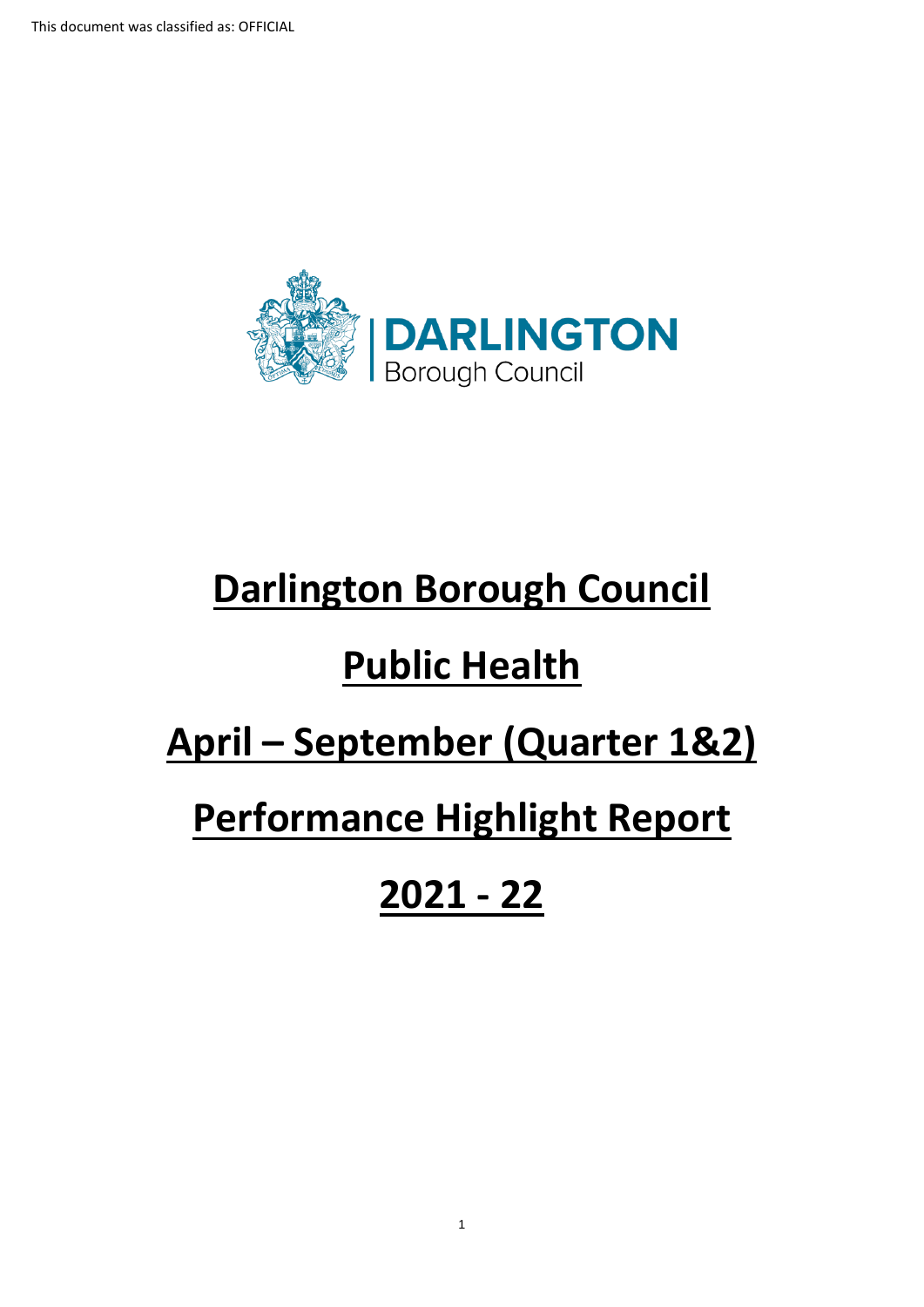#### **Public Health Performance Introduction**

The attached report describes the performance of a number of Contract Indicators and a number of Key or Wider Indicators

**Key Indicators** are reported in different timeframes. Many are only reported annually and the period they are reporting can be more than a year in arrears or related to aggregated periods. The data for these indicators are produced and reported by external agencies such as ONS or PHE. The lag of reporting is due to the complexities of collecting, analysing and reporting of such large data sets. The following schedule (page 3) outlines when the data will be available for the Key indicators and when they will be reported.

Those higher-level population indicators, which are influenced largely by external factors, continue to demonstrate the widening of inequalities, with some key measures of population health showing a continuing trend of a widening gap between Darlington and England. For many of these indicators the Darlington position is mirrored in the widening gap between the North East Region and England.

**Contract Indicators** feed into the Key indicators, are collected by our providers and monitored as part of the contract monitoring and performance meetings held regularly. The Contract indicators within the Public Health performance framework form a selection from the vast number of indicators we have across all of our Public Health contracts. The contract monitoring meetings are scheduled to meet deadlines and inform the performance reports.

**Impact of Covid-19** With the impact of COVID-19 and the implementation of government guidance some key performance indicators in contracts have been affected. This resulted in changes to the ways of working by providers to enable services to be delivered safely.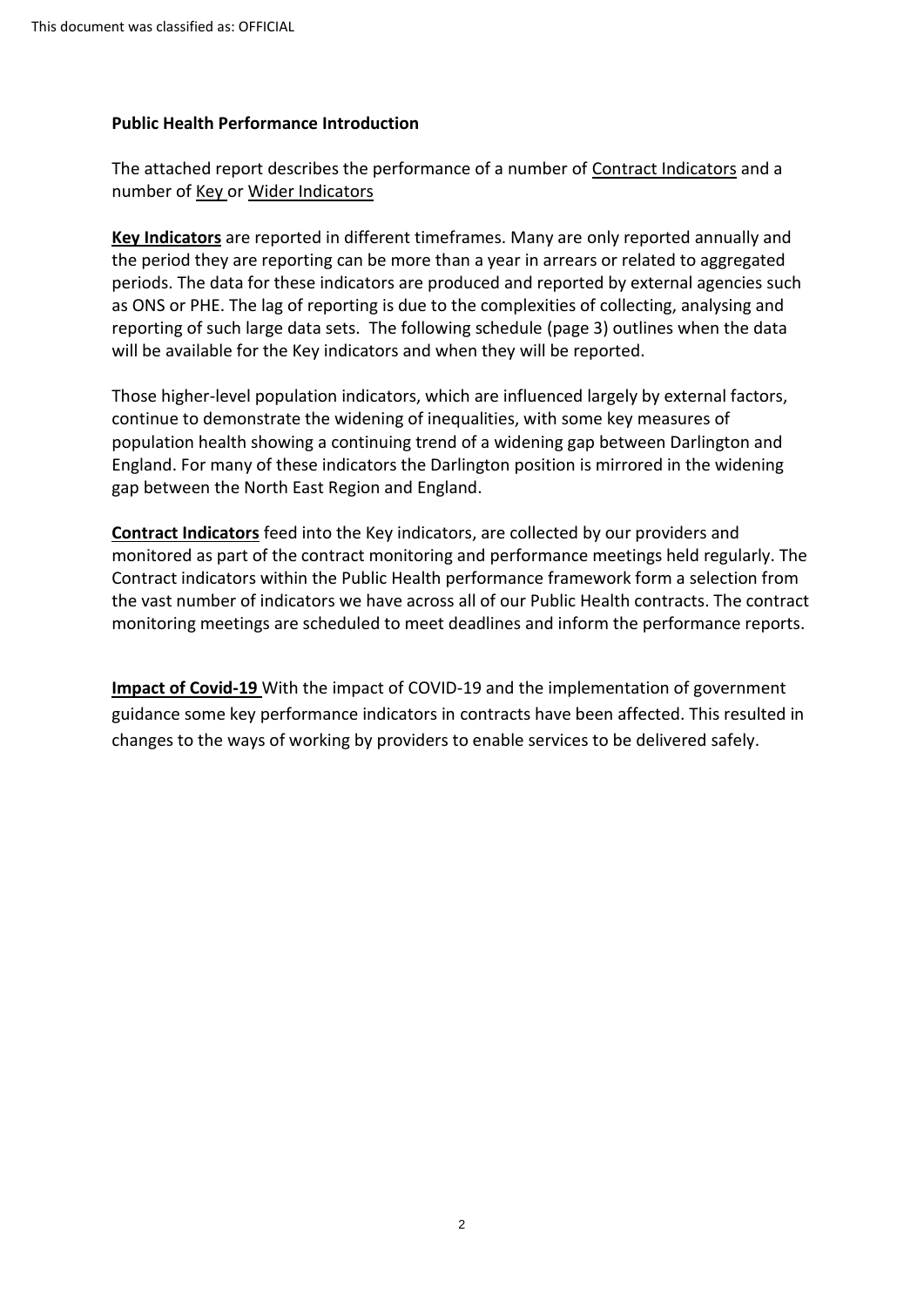#### **Timetable for "Key" Public Health Indicators**

*Please note the following is based on National reporting schedules and as such is a provisional schedule*

| Q1 Indicators        |                                                                          | Q2 Indicators        |                                                                                                  |
|----------------------|--------------------------------------------------------------------------|----------------------|--------------------------------------------------------------------------------------------------|
| <b>Indicator Num</b> | Indicator description                                                    | <b>Indicator Num</b> | <b>Indicator description</b>                                                                     |
| <b>PBH 009</b>       | (PHOF C04) Low birth weight of term babies                               | <b>PBH 044</b>       | (PHOF C21) Admission episodes for alcohol -rela                                                  |
| <b>PBH 016</b>       | (PHOF C02a) Under 18's conception rate/1,000                             | <b>PBH 046</b>       | (PHOF C26b) Cumulative percentage of the eligi<br>loffered an NHS Health Check who received an N |
| <b>PBH 033</b>       | (PHOF C18) Smoking prevalence in adults (18+) - current smokers<br>(APS) | <b>PBH 052</b>       | (PHOF D10) Adjusted antibiotic prescribing in pr                                                 |
| <b>PBH 048</b>       | (PHOF D02a) Chlamydia detection rate/100,000 aged 15 to 24               |                      |                                                                                                  |
| <b>PBH 058</b>       | (PHOF E05a) Under 75 mortality rate from cancer (1 year range)           |                      |                                                                                                  |

#### **Q1 Indicators Q2 Indicators**

| ------------         |                                                                       |  | -------------        |                                                                         |  |
|----------------------|-----------------------------------------------------------------------|--|----------------------|-------------------------------------------------------------------------|--|
| <b>Indicator Num</b> | Indicator description                                                 |  | <b>Indicator Num</b> | Indicator description                                                   |  |
| PBH 009              | (PHOF C04) Low birth weight of term babies                            |  | <b>PBH 044</b>       | (PHOF C21) Admission episodes for alcohol -related conditions (narrow)  |  |
| PBH 016              | (PHOF C02a) Under 18's conception rate/1,000                          |  | <b>PBH 046</b>       | (PHOF C26b) Cumulative percentage of the eligible population aged 40-74 |  |
|                      |                                                                       |  |                      | loffered an NHS Health Check who received an NHS health Check           |  |
|                      | $ $ (PHOF C18) Smoking prevalence in adults $(18+)$ - current smokers |  | <b>PBH 052</b>       |                                                                         |  |
| PBH 033              | (APS)                                                                 |  |                      | (PHOF D10) Adjusted antibiotic prescribing in primary care by the NHS)  |  |

#### **Q4 Indicators**

|                                                                                                                                                          | ------------         |                                                                                                              |
|----------------------------------------------------------------------------------------------------------------------------------------------------------|----------------------|--------------------------------------------------------------------------------------------------------------|
|                                                                                                                                                          | <b>Indicator Num</b> | Indicator description                                                                                        |
| Indicator description                                                                                                                                    | <b>PBH 020</b>       | (PHOF C09a) Reception: Prevalence of overweight (including obesity)                                          |
| (PHOF C05b) % of all infants due a 6-8 week check that are totally or<br>partially breastfed                                                             | <b>PBH 021</b>       | (PHOF C09b) Year 6: Prevalence of overweight (including obesity)                                             |
| (PHOF C06) Smoking status at time of delivery                                                                                                            | <b>PBH 024</b>       | (PHOF C11a) Hospital admissions caused by unintentional and<br>deliberate injuries to children (0-4 years)   |
| (PHOF 2.05ii) Child development -Proportion of children aged 2-2.5<br>years offered ASQ-3 as part of the Healthy Child programme or<br>integrated review | <b>PBH 026</b>       | (PHOF C11a) Hospital admissions caused by unintentional and<br>deliberate injuries to children (0-14 years)  |
| (PHOF C19a) Successful completion of drug treatment-opiate users                                                                                         | <b>PBH 027</b>       | (PHOF C11b) Hospital admissions caused by unintentional and<br>deliberate injuries to children (15-24 years) |

**For the indicators below update schedules are still pending (see detailed list tab for explanation)**

| <b>PBH 029</b> | (PHOF 2.09) Smoking Prevalence-15-year-old                                   |
|----------------|------------------------------------------------------------------------------|
| <b>PBH 031</b> | (PHOF C14b) Emergency Hospital admissions for intentional Self-Harm)         |
| <b>PBH 054</b> | (PHOF E02) % of 5 year old's with experience of visible obvious dental decay |

#### **Q3 Indicators**

| <b>Indicator Num</b> | Indicator description                                                                                                                                    | <b>PBH 020</b> | (PHOF C09a) Reception: Prevalence of overw                                                   |
|----------------------|----------------------------------------------------------------------------------------------------------------------------------------------------------|----------------|----------------------------------------------------------------------------------------------|
| <b>PBH 013c</b>      | (PHOF C05b) % of all infants due a 6-8 week check that are totally or<br>partially breastfed                                                             | <b>PBH 021</b> | (PHOF C09b) Year 6: Prevalence of overweigh                                                  |
| <b>PBH 014</b>       | (PHOF C06) Smoking status at time of delivery                                                                                                            | <b>PBH 024</b> | (PHOF C11a) Hospital admissions caused by u<br>deliberate injuries to children (0-4 years)   |
| <b>PBH 018</b>       | (PHOF 2.05ii) Child development -Proportion of children aged 2-2.5<br>years offered ASQ-3 as part of the Healthy Child programme or<br>integrated review | <b>PBH 026</b> | (PHOF C11a) Hospital admissions caused by u<br>deliberate injuries to children (0-14 years)  |
| <b>PBH035i</b>       | (PHOF C19a) Successful completion of drug treatment-opiate users                                                                                         | <b>PBH 027</b> | (PHOF C11b) Hospital admissions caused by u<br>deliberate injuries to children (15-24 years) |
| <b>PBH 035ii</b>     | (PHOF C19b) Successful completion of drug treatment-non opiate<br>users                                                                                  |                |                                                                                              |
| PBH 035iii           | (PHOF C19c) Successful completion of alcohol treatment                                                                                                   | explanation)   | For the indicators below update schedules are still pending (                                |
| PBH 050 <sup>*</sup> | (PHOF D07) HIV late diagnosis (%)                                                                                                                        | <b>PBH 029</b> | (PHOF 2.09) Smoking Prevalence-15-year-old                                                   |
| <b>PBH 056</b>       | (PHOF E04b) Under 75 mortality rate from cardiovascular disease<br>considered preventable                                                                | <b>PBH 031</b> | (PHOF C14b) Emergency Hospital admissions                                                    |
| <b>PBH 060</b>       | (PHOF E07a) Under 75 mortality rate from respiratory disease                                                                                             | <b>PBH 054</b> | (PHOF E02) % of 5 year old's with experience                                                 |

*\* Please note the figures in this indicator may be supressed when reported*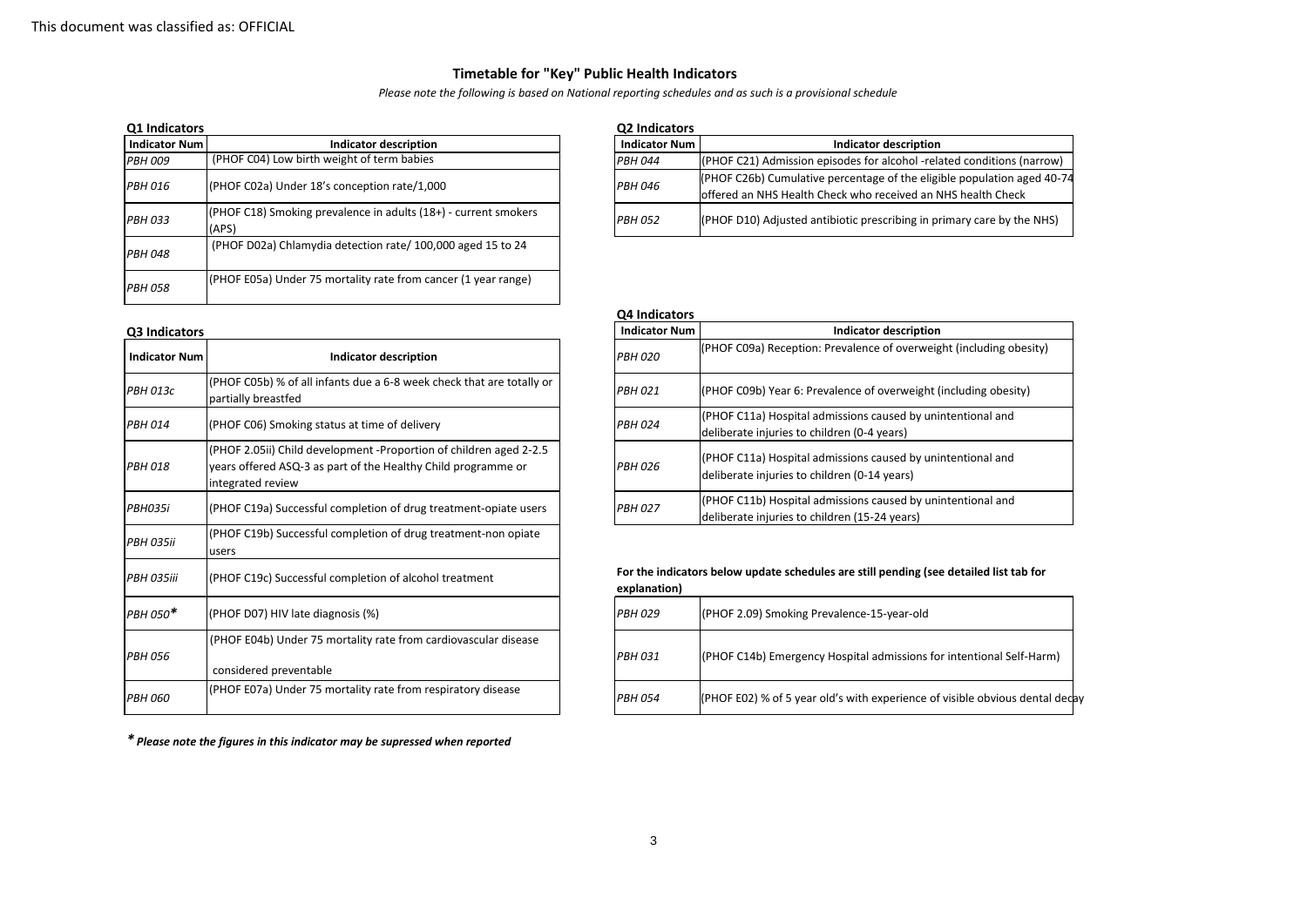|                              | <b>INDEX</b>                                                                                                                                            |                       |              |
|------------------------------|---------------------------------------------------------------------------------------------------------------------------------------------------------|-----------------------|--------------|
| Indicator<br><b>Number</b>   | <b>Indicator description</b>                                                                                                                            | <b>Indicator type</b> | <b>Pages</b> |
| <b>PBH 009</b>               | (PHOF C04) Low birth weight of term<br>babies                                                                                                           | Key                   | 6            |
| <b>PBH 016</b>               | (PHOF C02a) Under 18s conception rate<br>/1,000                                                                                                         | Key                   | 8            |
| <b>PBH 033</b>               | (PHOF C18) Smoking Prevalence in adults<br>(18+) - current smokers (APS)                                                                                | Key                   | 12           |
| <b>PBH 044</b>               | (PHOF C21) Admission episodes for<br>alcohol-related conditions (Narrow) (new<br>method)                                                                | Key                   | 14           |
| <b>PBH 046</b>               | (PHOF C26b) Cumulative percentage of the<br>eligible population aged 40-74 offered an<br>NHS Health Check who received an NHS<br><b>Health Check</b>    | Key                   | 20           |
| <b>PBH 048</b>               | (PHOF D02a) Chlamydia detection rate<br>/100,000 aged 15 to 24                                                                                          | Key                   | 24           |
| <b>PBH 052</b>               | (PHOF D10) Adjusted antibiotic prescribing<br>in primary care by the NHS                                                                                | Key                   | 26           |
| <b>PBH 058</b>               | (PHOF E05a) Under 75 mortality rate from<br>cancer (1 year range)                                                                                       | Key                   | 28           |
| <b>PBH 037b</b>              | Number of young people (<19yrs) seen by<br>genitourinary medicine (GUM) service<br>(cumulative)                                                         | Contract              | 10           |
| <b>PBH 037c</b>              | Number of young people (<19yrs) seen by<br>contraception and sexual health (CASH)<br>service (cumulative)                                               | Contract              | 11           |
| PBH 038,<br>039, 040,<br>041 | Waiting times: Number of adult's opiate,<br>non-opiate, alcohol and non- opiate and<br>alcohol only waiting over 3 weeks to start<br>first intervention | Contract              | 16           |
| <b>PBH 045</b>               | Number of adults in alcohol treatment                                                                                                                   | Contract              | 19           |
| <b>PBH 047</b>               | Total number of NHS Health Checks                                                                                                                       | Contract              | 22           |
| <b>PBH 057</b>               | Number of NHS Health Checks offered                                                                                                                     | Contract              | 23           |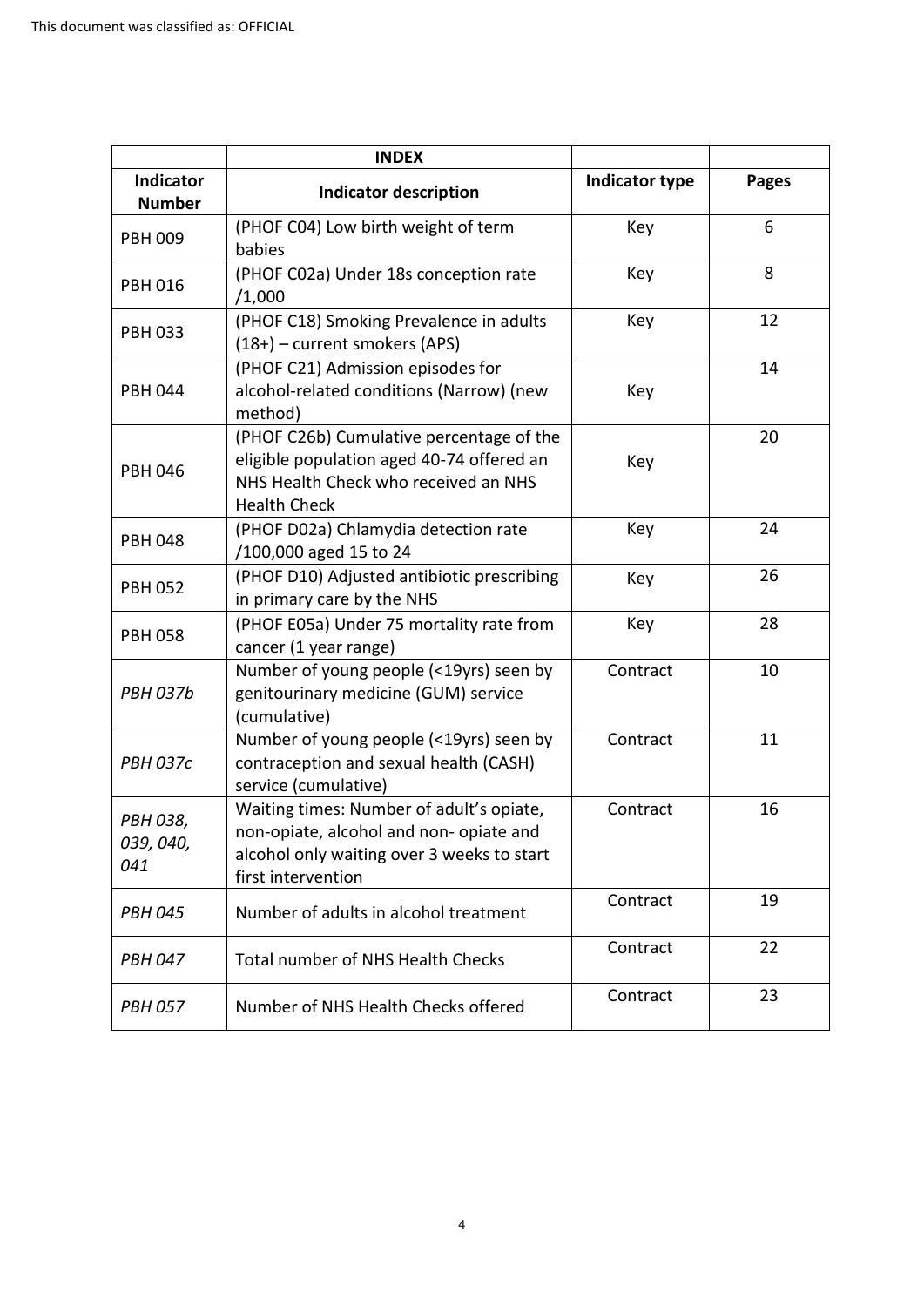#### **Quarter 1&2 Performance Summary**

#### **Key Indicators reported in Q1 & Q2 are:**

- PBH 009 (PHOF C04) Low birth weight of term babies this is showing a decrease compared to the last data and remains similar to both England and the North East.
- PBH 016 (PHOF C02a) Under 18s conception rate/1,000 this continues to decrease and is similar to England and the North East.
- PBH 033 (PHOF C18) Smoking prevalence in adults (18+) current smokers (APS) this is showing a decrease compared to the last data.
- PBH 044 (PHOF C21) Admission episodes for alcohol-related conditions (Narrow): new method (Persons) - In previous year Darlington has had a greater rate of admissions compared to England, however in 2019/20 this is similar to England's average and better than the region.
- PBH 046 PHOF C26b) Cumulative percentage of the eligible population aged 40-74 offered an NHS Health Check who received an NHS Health Check - Darlington ranks 5<sup>th</sup> out of 16 authorities.
- PBH 048 (PHOF D02a) Chlamydia detection rate /100,000 aged 15 to 24 latest reported data shows no significant change but is higher that the North East and England.
- PBH 052 (PHOF D10) Adjusted antibiotic prescribing in primary care by the NHS Darlington is ranked  $2^{nd}$  lowest compared to the region.
- PBH 058 (PHOF E05a) Under 75 mortality rate from cancer (1 year range) this continued to reduce until 2018, increased slightly in 2019. Compared to the region ranked 4<sup>th</sup> lowest.

## **Contract Indicators highlighted in Q1 & Q2 are:**

- PBH 037b: Number of young people (<19yrs) seen by genitourinary medicine (GUM) service (cumulative)
- PBH 037c: Number of young people (<19yrs) seen by contraception and sexual health (CASH) service (cumulative)
- PBH 038, 039, 040, 041: Waiting times: Number of adult's opiate, non-opiate, alcohol and non-opiate and alcohol only waiting over 3 weeks to start first intervention
- PBH 045: Number of adults in alcohol treatment
- PBH 047: Total number of NHS Health Checks completed
- PBH 057: Number of NHS Health Checks offered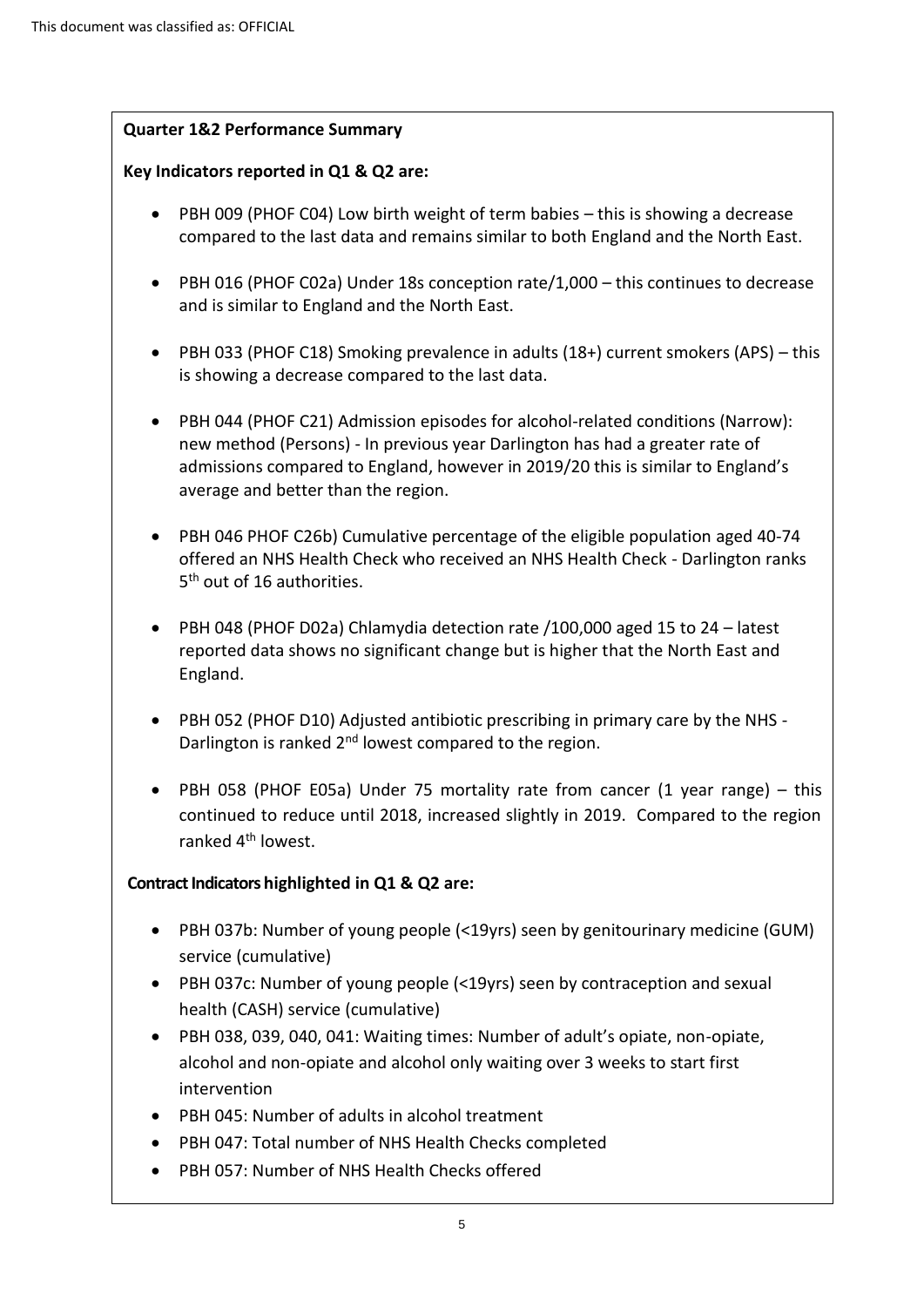#### **KEY INDICATORS**

#### **KEY PBH 009- (PHOF C04) Low birth weight of term babies**

Definition: Live births with a recorded birth weight under 2500g and a gestational age of at least 37 complete weeks as a percentage of all live births with recorded birth weight and a gestational age of at least 37 complete weeks.

Numerator- Number of live births at term (>= 37 gestation weeks) with low birth weight (<2500g)

Denominator- Number of live births at term (>= 37 weeks) with recorded birth weight

#### **Latest data available:** 2.56% (2019)

| <b>All in North East region</b><br>All in England<br><b>Areas</b> | <b>Table</b><br><b>Display</b> | <b>Table and chart</b> | Ā           | Export table as image | Export table as CSV file |                        |
|-------------------------------------------------------------------|--------------------------------|------------------------|-------------|-----------------------|--------------------------|------------------------|
| Area<br>AV                                                        | Recent<br><b>Trend</b>         | Count<br>AV            | Value<br>AV |                       | 95%<br><b>Lower CI</b>   | 95%<br><b>Upper CI</b> |
| England                                                           | ŧ                              | 16.048                 | 2.90        | H                     | 2.86                     | 2.95                   |
| <b>North East region</b>                                          |                                | 725                    | 3.11        | $\mathsf{H}$          | 2.89                     | 3.34                   |
| Hartlepool                                                        | ٠                              | 34                     | 3.92        |                       | 2.82                     | 5.43                   |
| Newcastle upon Tyne                                               | ۰                              | 98                     | 3.58        |                       | 2.95                     | 4.35                   |
| Sunderland                                                        | ۰                              | 85                     | 3.55        |                       | 2.88                     | 4.37                   |
| <b>County Durham</b>                                              |                                | 142                    | 3.27        |                       | 2.78                     | 3.84                   |
| South Tyneside                                                    | ۰                              | 43                     | 3.22        |                       | 2.40                     | 4.30                   |
| Middlesbrough                                                     | ۰                              | 51                     | 3.19        |                       | 2.43                     | 4.16                   |
| Gateshead                                                         | ÷                              | 56                     | 3.11        |                       | 2.40                     | 4.01                   |
| Stockton-on-Tees                                                  | ۰                              | 59                     | 3.08        |                       | 2.40                     | 3.96                   |
| North Tyneside                                                    |                                | 51                     | 2.64        |                       | 2.02                     | 3.46                   |
| Darlington                                                        | ۰                              | 24                     | 2.56        |                       | 1.72                     | 3.77                   |
| Northumberland                                                    | ۰                              | 56                     | 2.50        |                       | 1.93                     | 3.23                   |
| <b>Redcar and Cleveland</b>                                       | ∙                              | 26                     | 2.11        | ⊢                     | 1.45                     | 3.08                   |

### All North East region comparison

#### **What is the data telling us?**

There has been a decrease in the proportion of low birthweight babies in 2019 compared to 2018 (2.85% to 2.56%). Darlington remains statistically similar to both England and the North East. The table above ranks Darlington's position in comparison to region. Darlington has the 3rd lowest percentage of low birth weight babies compared to the region.

## **Why is this important to inequalities?**

Low birth weight increases the risk of childhood mortality and of developmental problems for the child and is associated with poorer health outcomes throughout life. At a population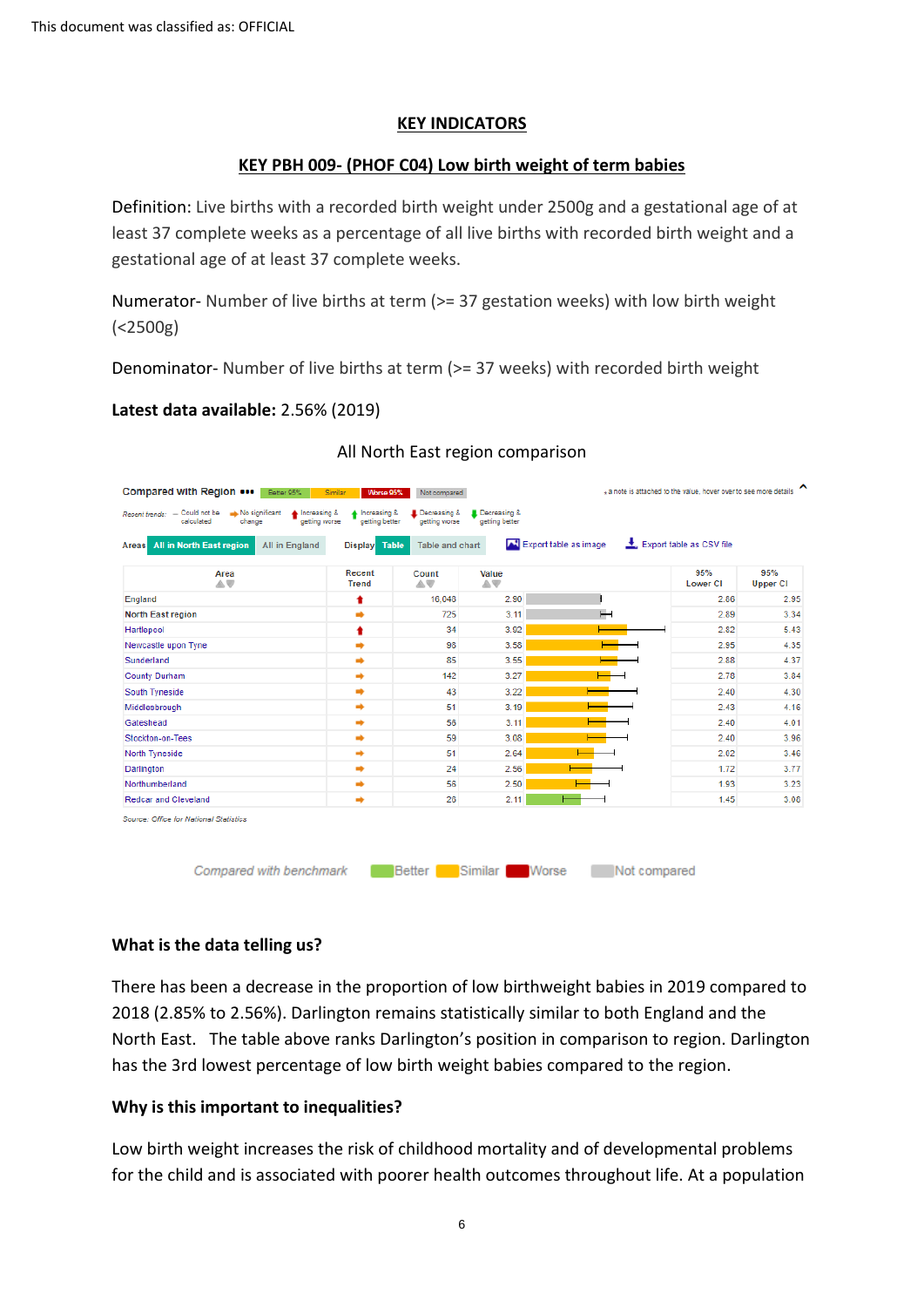level there are inequalities in the distribution of low birth weight babies with a correlation with deprivation. A high proportion of low birth weight births is indicative of external factors that affect the development of the child. This can include maternal smoking, excessive alcohol consumption, substance misuse or poor diet.

#### **What are we doing about it?**

The 0-19 year's contract includes a specific action for Health Visitors to visit an expectant mother by 24 weeks of their pregnancy. This visit provides an opportunity to provide the mother with information, advice and support to maximise the mother's health and provide the optimum conditions for a healthy pregnancy. This includes screening for alcohol consumption and smoking as well as access to Healthy Start vitamins including folic acid. Other services in Darlington that are commissioned by the Authority, including stop smoking support and substance misuse, prioritise support for pregnant women. Partner agencies such as local GPs and maternity services also support healthy pregnancies through providing access to high quality maternity care and support for pregnant women. Health professionals also provide pre-conception advice and support for women who are trying for a baby. This includes access to lifestyle advice and support including alcohol consumption, smoking and diet.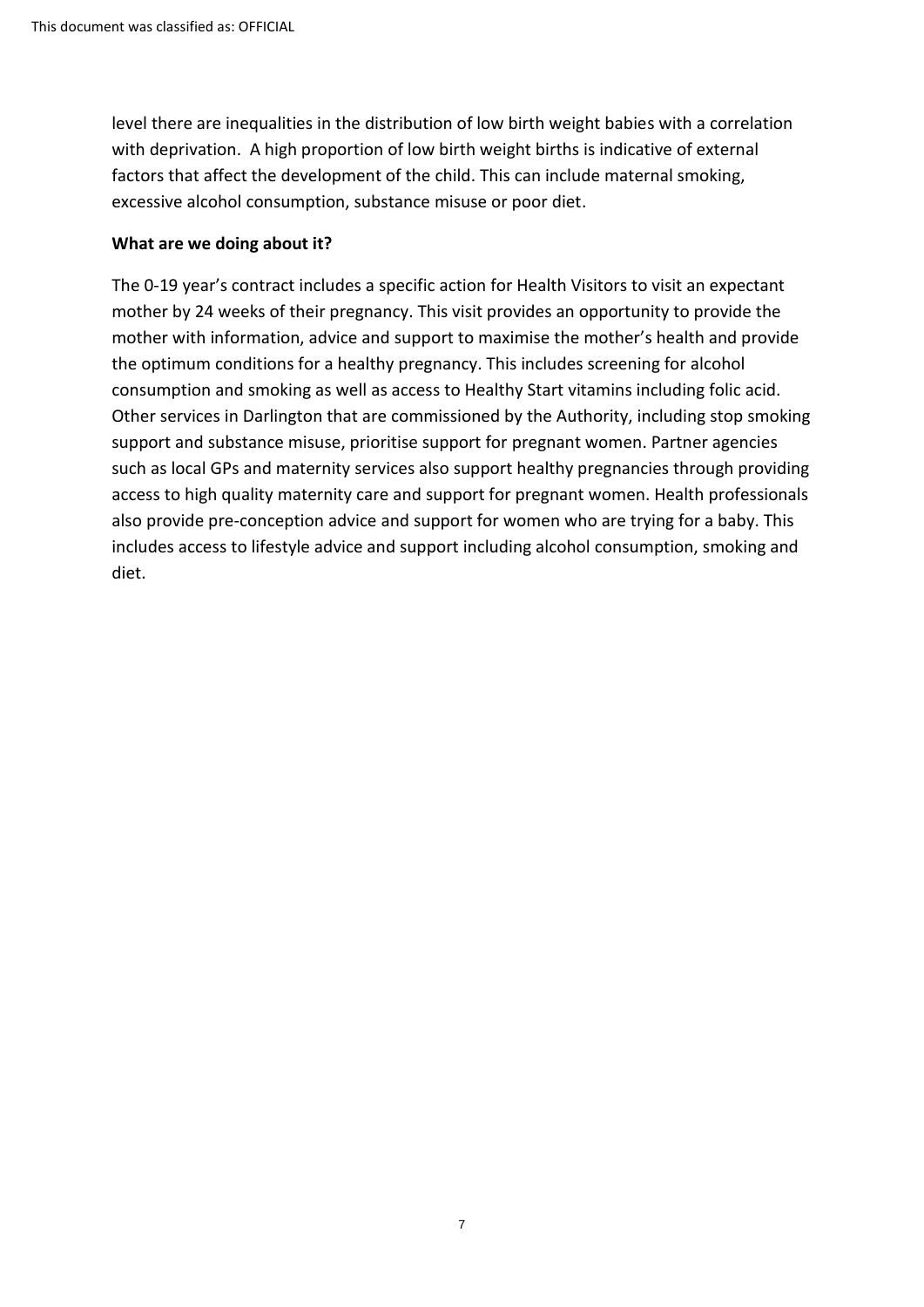#### **KEY PBH 016 – PHOF C02a) Under 18s conception rate /1,000**

Definition: Conceptions in women aged under 18 per 1,000 females aged 15-17

Numerator: Number of pregnancies that occur in women aged under 18 and result in either one or more live or still births or a legal abortion under the Abortion Act 1967.

Denominator: Number of women aged 15-17 living in the area

#### **Latest data available: 19.3 per 1,000 (2019)**

| Compared with Region<br>Better 95%                                                                            | Similar<br>Worse 95%           | Not compared                    |                                |                                 | + a note is attached to the value, hover over to see more details |                        |
|---------------------------------------------------------------------------------------------------------------|--------------------------------|---------------------------------|--------------------------------|---------------------------------|-------------------------------------------------------------------|------------------------|
| - Could not be<br>No significant<br>+ Increasing &<br>Recent trends:<br>calculated<br>change<br>getting worse | Increasing &<br>getting better | L Decreasing &<br>getting worse | Decreasing &<br>getting better |                                 |                                                                   |                        |
| <b>All in North East region</b><br>All in England<br><b>Areas</b>                                             | <b>Display</b> Table           | Table and chart                 |                                | <b>AN</b> Export table as image | Export table as CSV file                                          |                        |
| Area<br>$A \nabla$                                                                                            | Recent<br><b>Trend</b>         | Count<br>AV                     | Value<br>AV                    |                                 | 95%<br><b>Lower CI</b>                                            | 95%<br><b>Upper CI</b> |
| England                                                                                                       |                                | 14.019                          | 15.7                           |                                 | 15.5                                                              | 16.0                   |
| <b>North East region</b>                                                                                      | ı                              | 872                             | 21.8                           | $\mathbf{H}$                    | 20.4                                                              | 23.3                   |
| Middlesbrough                                                                                                 |                                | 83                              | 37.1                           |                                 | 29.5                                                              | 46.0                   |
| <b>Redcar and Cleveland</b>                                                                                   | ÷                              | 62                              | 30.0                           |                                 | 23.0                                                              | 38.4                   |
| Hartlepool                                                                                                    |                                | 40                              | 27.0                           |                                 | 19.3                                                              | 36.8                   |
| Sunderland                                                                                                    |                                | 100                             | 24.3                           |                                 | 19.8                                                              | 29.5                   |
| Stockton-on-Tees                                                                                              |                                | 70                              | 22.0                           |                                 | 17.2                                                              | 27.8                   |
| Newcastle upon Tyne                                                                                           |                                | 90                              | 21.9                           |                                 | 17.6                                                              | 26.9                   |
| North Tyneside                                                                                                |                                | 64                              | 20.2                           |                                 | 15.6                                                              | 25.8                   |
| South Tyneside                                                                                                | ÷                              | 44                              | 19.3                           |                                 | 14.1                                                              | 26.0                   |
| Darlington                                                                                                    |                                | 33                              | 19.3                           |                                 | 13.3                                                              | 27.0                   |
| Gateshead                                                                                                     |                                | 60                              | 19.2                           | ⊢                               | 14.7                                                              | 24.8                   |
| <b>County Durham</b>                                                                                          |                                | 144                             | 19.0                           |                                 | 16.0                                                              | 22.4                   |
| Northumberland                                                                                                |                                | 82                              | 16.7                           | $\overline{\phantom{0}}$        | 13.3                                                              | 20.8                   |

#### All North East region comparison

Source: Office for National Statistics (ONS)

## **What is the data telling us?**

Under 18 years teenage conception rates continue to decrease, following both the national and regional trend. Statistically, Darlington's rate has decreased in recent years and is now 4th lowest compared to the region.

#### **Why is this important to inequalities?**

Having a child when young can represent a positive turning point in the lives of some young women. However, the evidence shows that that bringing up a child is extremely difficult and can result in poor outcomes for both many teenage parents and their children. Teenage mothers are less likely to finish their education, are more likely to bring up their child alone and in poverty and have a higher risk of poor mental health than older mothers.

#### **What are we doing about it?**

The Authority commissions a range of different services which contribute to the continued decrease in teenage conceptions. These include increasing access to and improving uptake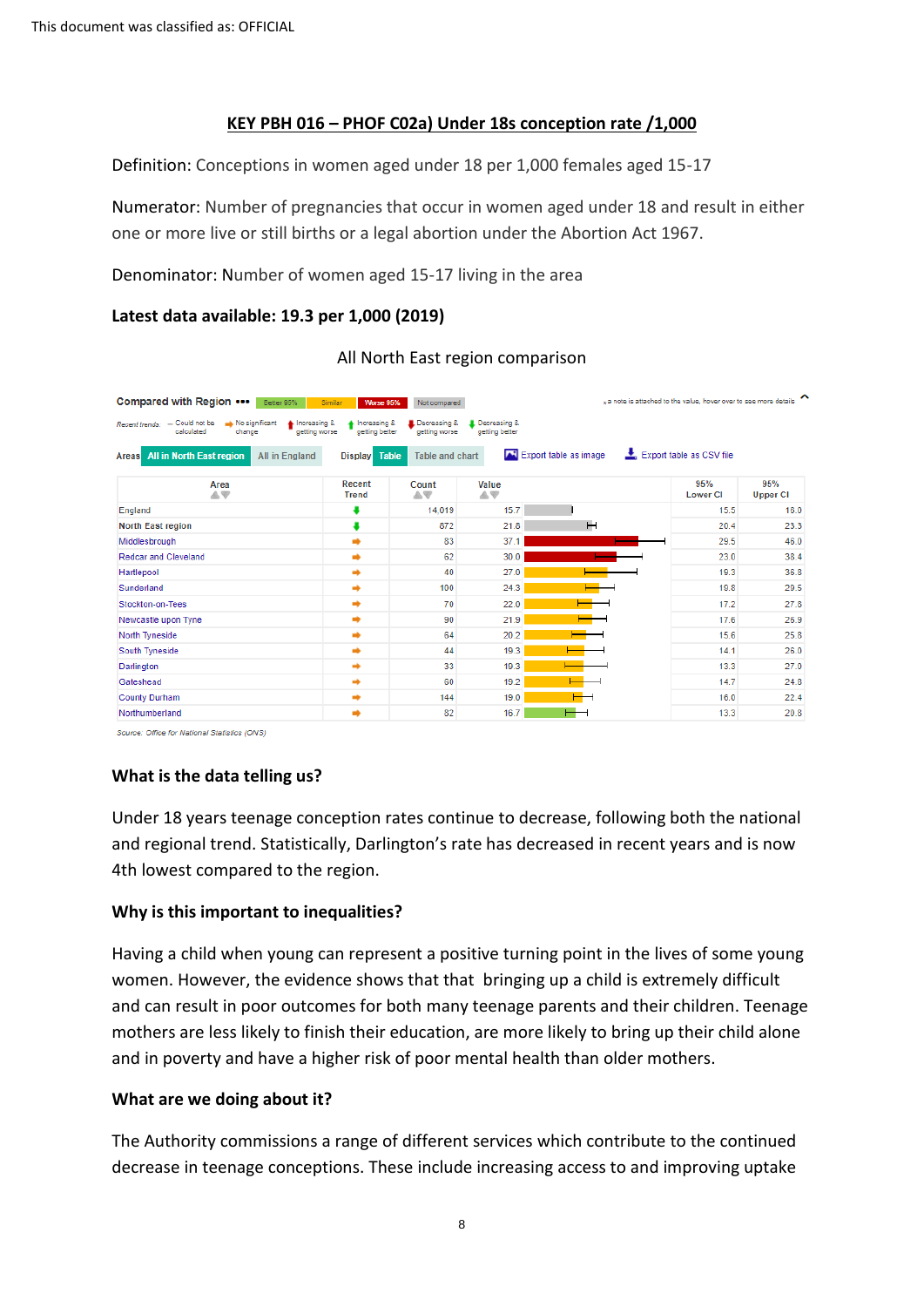of contraception, including Long Acting Reversible Contraception (LARCs), emergency contraception and the provision of condoms.

The Authority also works with schools and academies through the Relationships, Education and Sexual Health (RESH) Co-ordinator to coordinate and support the development and provision of high quality Sex and Relationships Education in Darlington and ensure that all schools are ready to meet the new national mandate in the provision of Relationships and Sex Education (RSE) curriculum in the new academic year. Next year, the RESH Coordinator will be refreshing the Teenage Pregnancy and Sexual Health Strategy and action plan .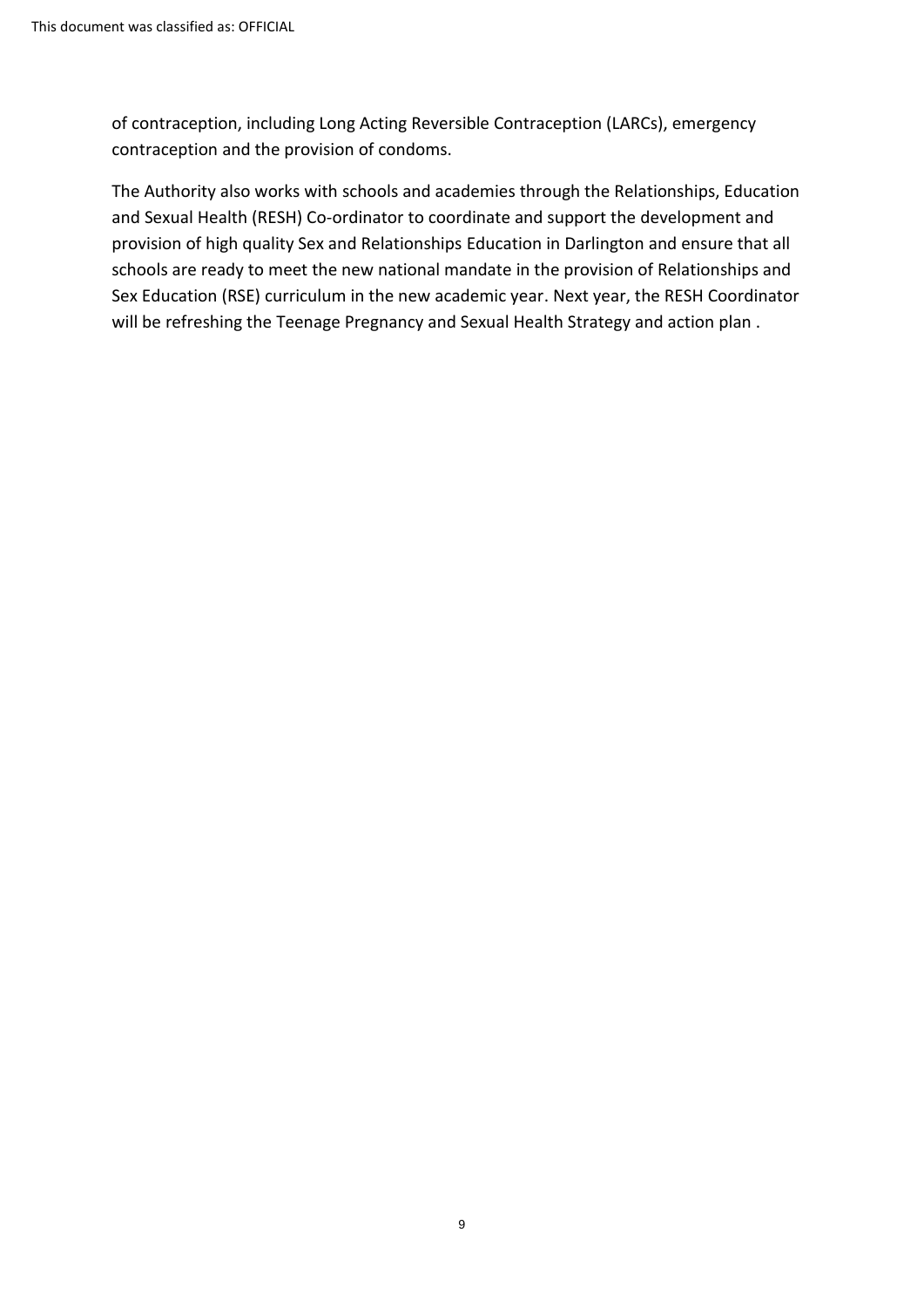

## **Contract - PBH 037b: Number of young people (<19yrs) seen by genitourinary medicine (GUM) service (cumulative)**

## **Service Provider: County Durham and Darlington NHS Foundation Trust (CDDFT)**

#### **What is the data is telling us?**

The data shows that in cumulatively since April 2021 there are 318 young people who have accessed the service, this has shown a decrease from last year.

## **What more needs to happen?**

The Service are offering virtual appointments and young people only need to go into the service collect any medication. Advice and support can be provided over the telephone.

For young people over 16years condoms are available online after registering for C-card via Darlington Sexual Heath Service and condoms will be sent out in the post.

The Service also offer online testing and young people are able to register and request testing kits and results can be sent via post or text.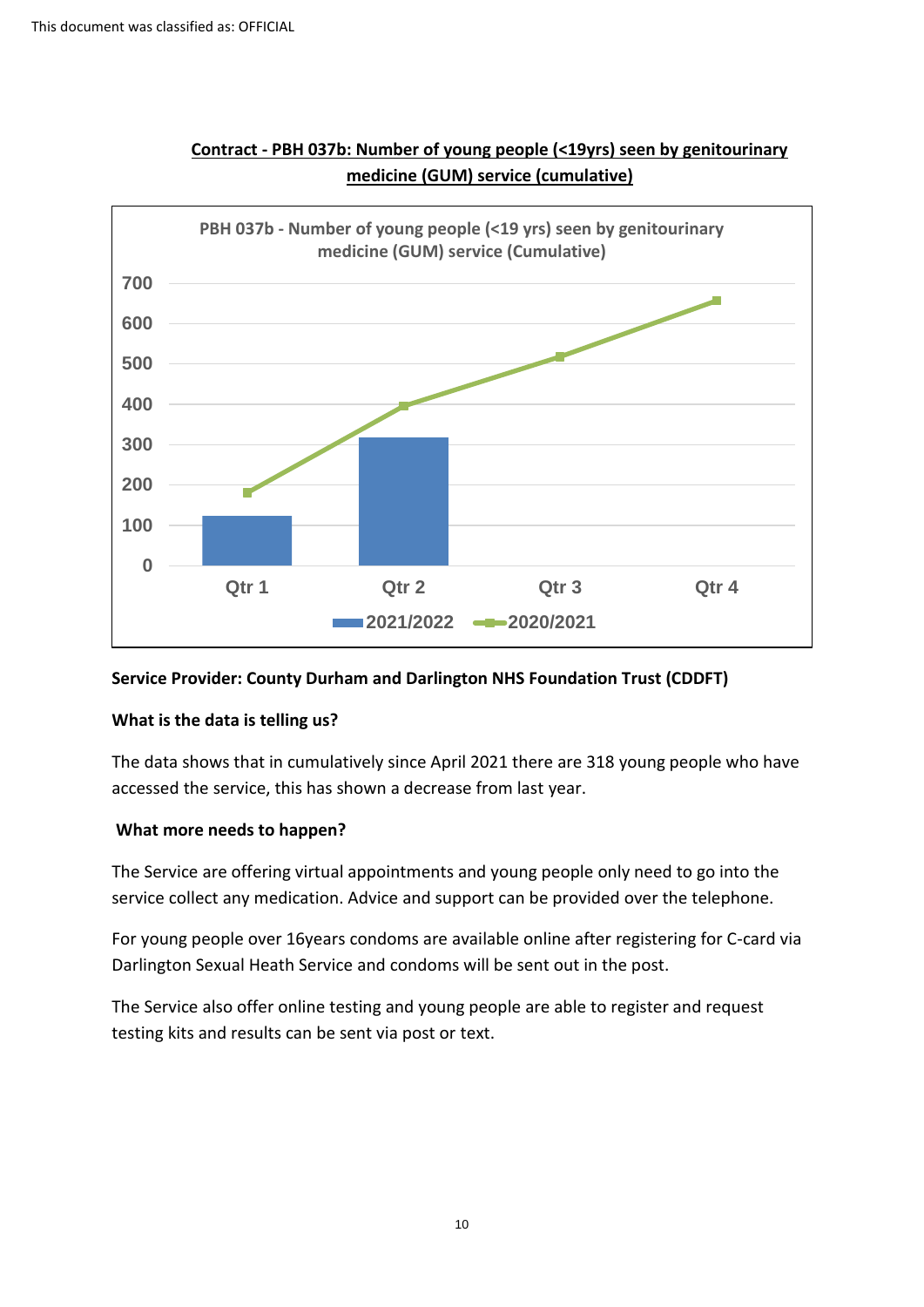

## **Contract - PBH 037c: Number of young people (<19yrs) seen by contraception and sexual health (CASH) service (cumulative)**

#### **Service Provider: County Durham and Darlington NHS Foundation Trust (CDDFT)**

#### **What is the data is telling us?**

The data shows that in cumulatively since April 2021 215 young people have accessed the service, this has shown an increase from last year.

## **What more needs to happen?**

The Service are offering virtual appointments and young people only need to go into the service collect any medication. Advice and support can be provided over the telephone.

For young people over 16years condoms are available online after registering for C-card via Darlington Sexual Heath Service and condoms will be sent out in the post.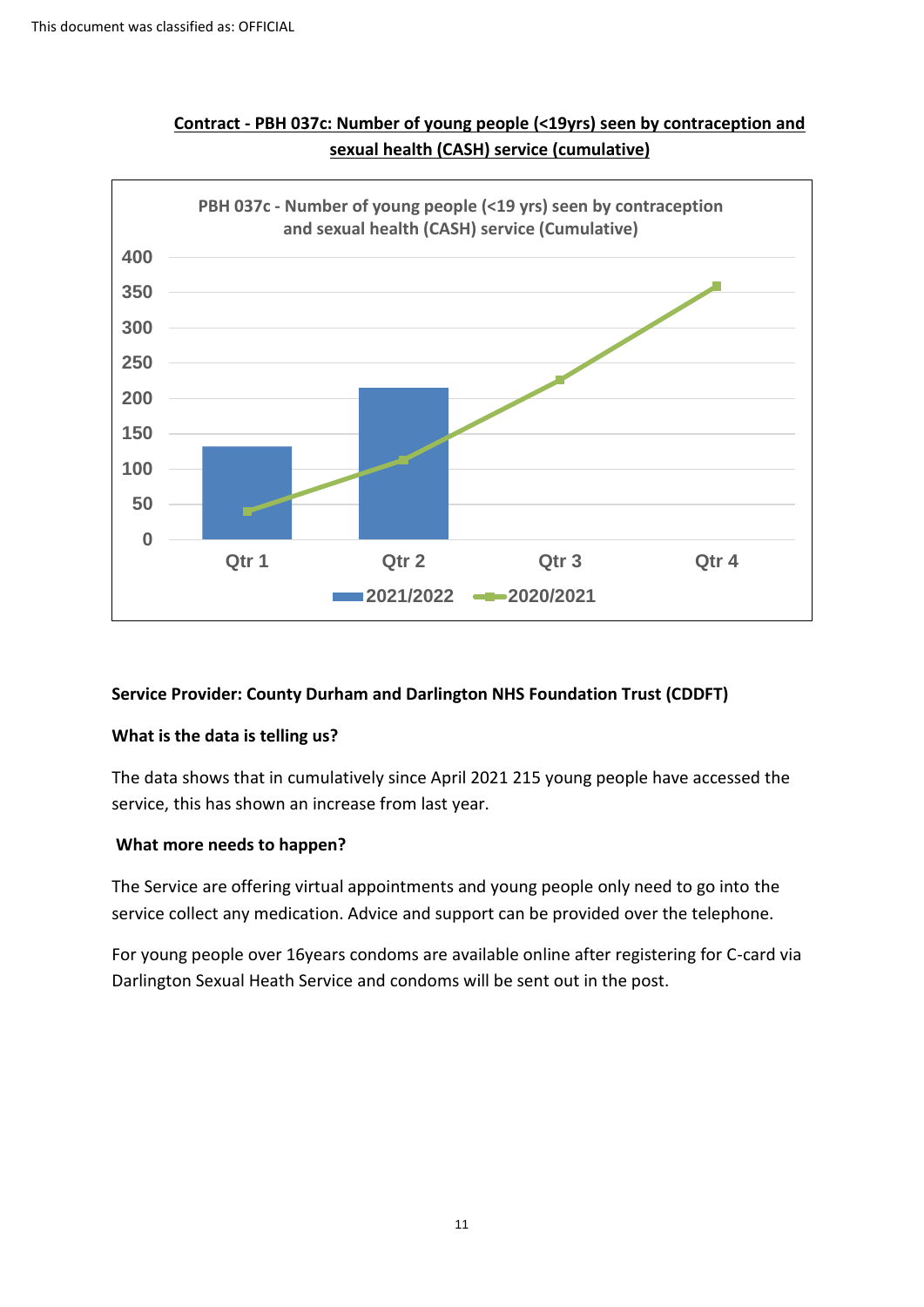#### **KEY PBH 033- (PHOF C18) Smoking Prevalence in adults (18+) – current smokers (APS)**

Definition: Prevalence of smoking among persons 18 years and over

Numerator: The number of persons aged 18 + who are self-reported smokers in the Annual Population Survey. The number of respondents has been weighted in order to improve representativeness of the sample. The weights take into account survey design and nonresponse.

Denominator: Total number of respondents (with valid recorded smoking status) aged 18+ from the Annual Population Survey. The number of respondents has been weighted in order to improve representativeness of the sample. The weights take into account survey design and non-response.

#### **Latest data available:** 13.7% (2019)

| Compared with Region<br>Better 95%                                                                            | Similar<br>Worse 95%            | Not compared                  |                                         |              | + a note is attached to the value, hover over to see more details |                        |
|---------------------------------------------------------------------------------------------------------------|---------------------------------|-------------------------------|-----------------------------------------|--------------|-------------------------------------------------------------------|------------------------|
| - Could not be<br>No significant<br>♦ Increasing &<br>Recent trends:<br>calculated<br>change<br>getting worse | Increasing &<br>getting better  | Decreasing &<br>getting worse | <b>L</b> Decreasing &<br>getting better |              |                                                                   |                        |
| <b>All in North East region</b><br>All in England<br>Areas                                                    | <b>Table</b><br><b>Display</b>  | Table and chart               | <b>AN</b> Export table as image         |              | Export table as CSV file                                          |                        |
| Area<br>AV                                                                                                    | Recent<br><b>Trend</b>          | Count<br>AV                   | Value<br>$A \nabla$                     |              | 95%<br><b>Lower CI</b>                                            | 95%<br><b>Upper CI</b> |
| England                                                                                                       | $\overline{\phantom{a}}$        | 6.144.703                     | 13.9                                    | н            | 13.6                                                              | 14.1                   |
| <b>North East region</b>                                                                                      | $\overline{\phantom{0}}$        | 326.257                       | 15.3                                    | $\mathsf{H}$ | 14.4                                                              | 16.1                   |
| Hartlepool                                                                                                    | $\qquad \qquad \blacksquare$    | 14.180                        | 19.3                                    |              | 16.6                                                              | 22.0                   |
| Middlesbrough                                                                                                 | $\qquad \qquad$                 | 18,578                        | 17.2                                    |              | 14.6                                                              | 19.8                   |
| Gateshead                                                                                                     | $\qquad \qquad \blacksquare$    | 27.805                        | 17.1                                    |              | 14.3                                                              | 19.9                   |
| <b>County Durham</b>                                                                                          | $\qquad \qquad$                 | 72.875                        | 17.0                                    |              | 14.5                                                              | 19.5                   |
| South Tyneside                                                                                                | $\qquad \qquad \blacksquare$    | 19.723                        | 16.3                                    |              | 13.8                                                              | 18.9                   |
| Sunderland                                                                                                    | $\hspace{0.1mm}-\hspace{0.1mm}$ | 35.699                        | 16.0                                    |              | 13.5                                                              | 18.5                   |
| <b>Redcar and Cleveland</b>                                                                                   | $\qquad \qquad$                 | 16,942                        | 15.5                                    |              | 13.1                                                              | 17.8                   |
| North Tyneside                                                                                                | $\overline{\phantom{a}}$        | 23.140                        | 13.9                                    |              | 11.3                                                              | 16.6                   |
| Darlington                                                                                                    | $\qquad \qquad \blacksquare$    | 11,552                        | 13.7                                    |              | 11.4                                                              | 16.0                   |
| Stockton-on-Tees                                                                                              | $\overline{\phantom{a}}$        | 20.294                        | 13.2                                    |              | 10.9                                                              | 15.6                   |
| Newcastle upon Tyne                                                                                           | $\,$                            | 31.804                        | 13.0                                    |              | 10.4                                                              | 15.6                   |
| Northumberland                                                                                                | $\qquad \qquad \blacksquare$    | 33.849                        | 12.9                                    |              | 10.6                                                              | 15.1                   |

### All North East region comparison

Source: Annual Population Survey (APS)

#### **What is the data telling us?**

Smoking prevalence in over 18s is showing a decrease which is positive. The proportion of adults smoking in Darlington in most recent data (2019) is 13.7% and is 4th lowest compared to the region.

#### **Why is this important to inequalities?**

Smoking is a modifiable lifestyle risk factor and is the single greatest cause of preventable ill health and premature mortality in Darlington and the UK. Smoking is a major risk factor for many diseases, such as lung cancer, chronic obstructive pulmonary disease (COPD) and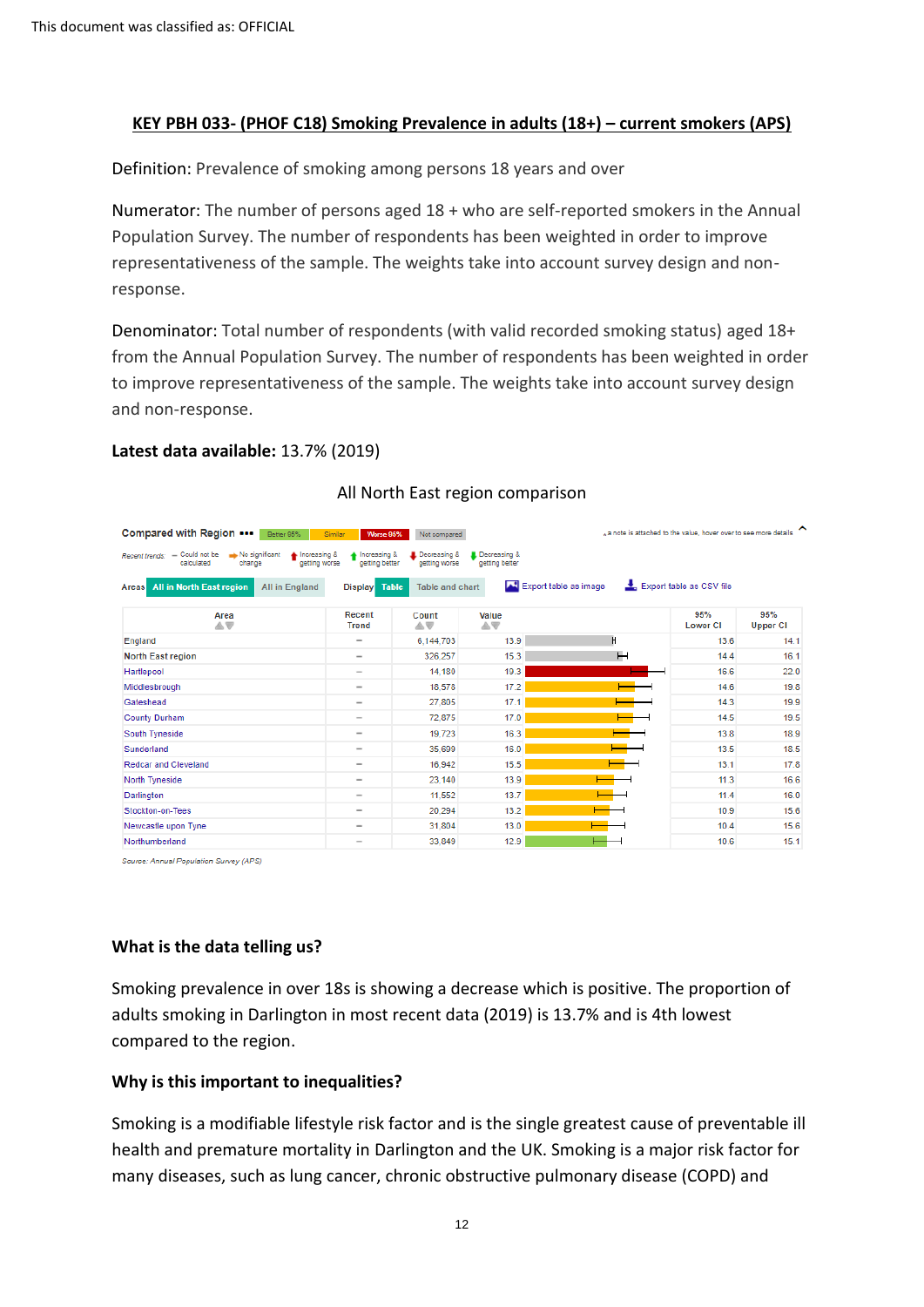heart disease. It is also associated with cancers in other organs, including lip, mouth, throat, bladder, kidney, stomach, liver and cervix.

Smoking prevalence is higher in the most deprived communities with males being more likely to smoke than females. The highest prevalence of smoking in all groups is found in those aged 25-39 years.

#### **What are we doing about it?**

The Authority commissions a specialist Stop Smoking Service that offers intensive, evidence based targeted support to those who have been identified as accruing the greatest benefit from quitting. This includes pregnant women, and individuals with high risk of developing diseases such as heart disease, due to their smoking. The Service has been offering virtual appointments and attendance as increased throughout the pandemic.

The School Nursing service that the Authority commissions supports schools to provide effective preventative messages for young people, using the PHSE curriculum, to provide them with the knowledge and information about the harms and risks of smoking to prevent new smokers.

The Healthy Lifestyle Survey (HLS) also includes questions about the attitudes and behaviours of young people about smoking. The results of the HLS help schools target support and interventions and are used to de-normalise smoking behaviours in young people and understand the sources of exposure. Trading Standards work with other agencies including the police and customs to remove the supplies of illicit tobacco in local communities. Illicit tobacco sales and unregulated and remove significant barriers to accessing tobacco particularly for young people and children.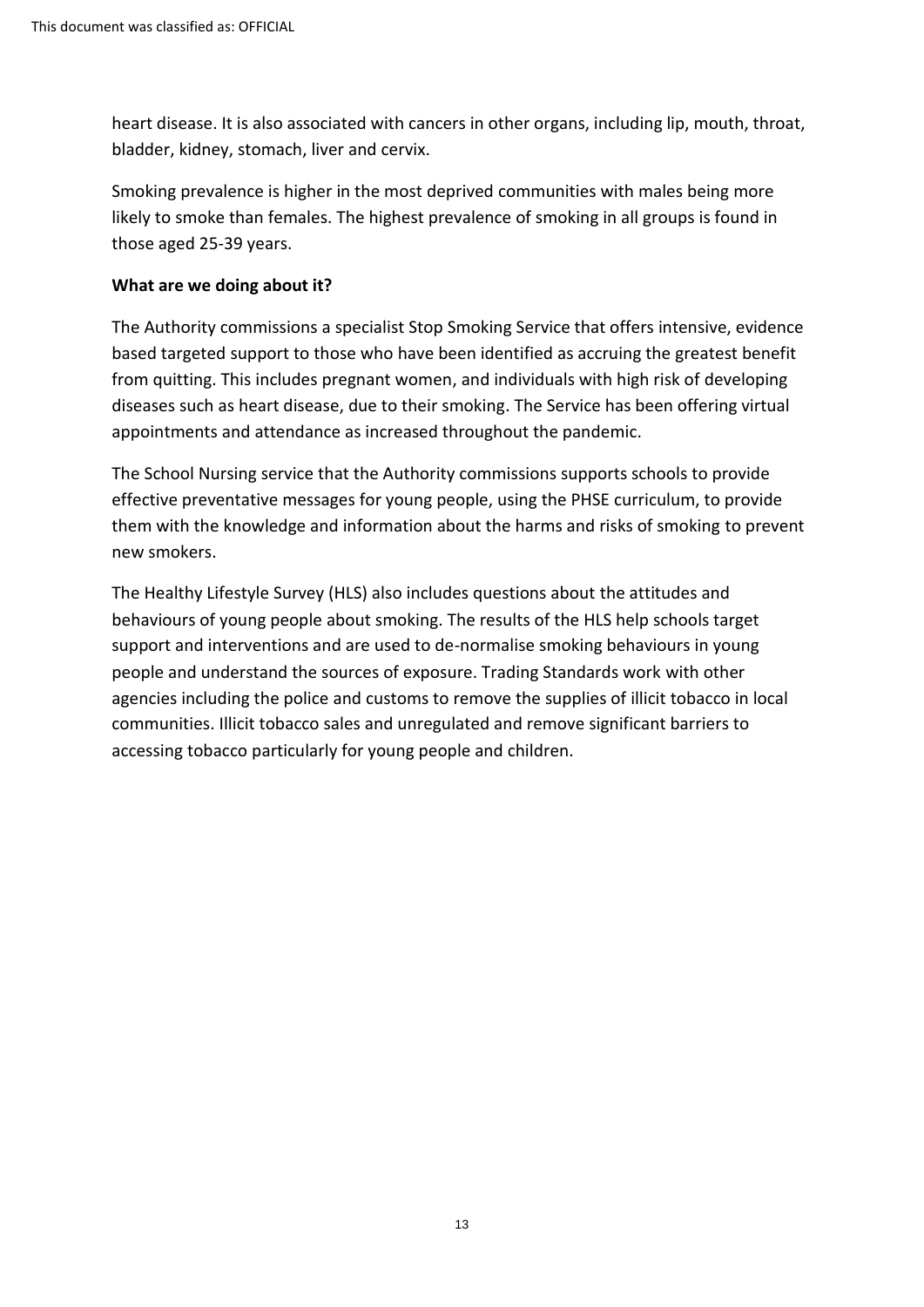## **PBH 044 – (PHOF C21) Admission episodes for alcohol-related conditions (Narrow): new method. This indicator uses a new set of attributable fractions, and so differ from that originally published. (Persons)**

Definition: Admissions to hospital where the primary diagnosis is an alcohol-attributable code, or a secondary diagnosis is an alcohol-attributable external cause code. Directly age standardised rate per 100,000 population (standardised to the European standard population).

Numerator: Admissions to hospital where the primary diagnosis is an alcohol-related condition, or a secondary diagnosis is an alcohol-related external cause. Denominator- ONS mid-year population estimates.

## **Latest data available: 504 per 100,000 (2019/20)**

| Compared with Region<br>Better 95%                                                                                       | Similar<br>Worse 95%            | Not compared                  |                                 |              | + a note is attached to the value, hover over to see more details |                        |
|--------------------------------------------------------------------------------------------------------------------------|---------------------------------|-------------------------------|---------------------------------|--------------|-------------------------------------------------------------------|------------------------|
| Recent trends: - Could not be<br>$\rightarrow$ No significant<br>A Increasing &<br>calculated<br>change<br>getting worse | Increasing &<br>getting better  | Decreasing &<br>getting worse | Decreasing &<br>getting better  |              |                                                                   |                        |
| <b>All in North East region</b><br><b>All in England</b><br>Areas                                                        | <b>Table</b><br><b>Display</b>  | <b>Table and chart</b>        | <b>AX</b> Export table as image |              | Export table as CSV file                                          |                        |
| Area<br>AV                                                                                                               | Recent<br><b>Trend</b>          | Count<br>AV                   | Value<br>AV                     |              | 95%<br><b>Lower CI</b>                                            | 95%<br><b>Upper CI</b> |
| England                                                                                                                  | $\sim$                          | 280.184                       | 519                             |              | 517                                                               | 521                    |
| <b>North East region</b>                                                                                                 | $\qquad \qquad \blacksquare$    | 19.151                        | 728                             |              | 718                                                               | 738                    |
| North Tyneside                                                                                                           | $\hspace{0.1mm}$                | 1,858                         | 879                             | н            | 839                                                               | 920                    |
| Gateshead                                                                                                                | $\qquad \qquad \blacksquare$    | 1.678                         | 837                             | н            | 797                                                               | 878                    |
| Hartlepool                                                                                                               | $\qquad \qquad \blacksquare$    | 769                           | 836                             | --           | 778                                                               | 898                    |
| Sunderland                                                                                                               | $\qquad \qquad \blacksquare$    | 2,300                         | 836                             | Н            | 802                                                               | 871                    |
| South Tyneside                                                                                                           | $\qquad \qquad$                 | 1.225                         | 812                             | ▬            | 767                                                               | 860                    |
| Northumberland                                                                                                           | $\hspace{0.1mm}-\hspace{0.1mm}$ | 2.717                         | 799                             | H            | 768                                                               | 830                    |
| Newcastle upon Tyne                                                                                                      | $\,$                            | 1.869                         | 744                             | н            | 710                                                               | 779                    |
| Stockton-on-Tees                                                                                                         | $\,$                            | 1,424                         | 739                             | $\mathsf{H}$ | 701                                                               | 779                    |
| Middlesbrough                                                                                                            | $\hspace{0.1mm}$                | 930                           | 730                             | $\mathsf{H}$ | 683                                                               | 779                    |
| <b>Redcar and Cleveland</b>                                                                                              | $\sim$                          | 826                           | 605                             | ⊢            | 564                                                               | 648                    |
| <b>County Durham</b>                                                                                                     | $\qquad \qquad$                 | 3.017                         | 567                             | н            | 547                                                               | 588                    |
| Darlington                                                                                                               | $\qquad \qquad \blacksquare$    | 539                           | 504                             | ⊢            | 462                                                               | 548                    |

## All North East region comparison

Source: Calculated by Public Health England: Population Health Analysis (PHA) team using data from NHS Digital - Hospital Episode Statistics (HES) and Office for National Statistics (ONS) - Mid Ye ar Population Estimates

## **What is the data is telling us?**

In previous years Darlington has had a greater rate of admissions to hospital due to diseases caused by alcohol consumption compared to England average, but in 2019/20 this has improved and is now statistically similar to the England average and statistically better than the region. Compared to our geographical neighbours in the North East, Darlington has a lower rate of admissions to hospital due to diseases caused by alcohol consumption.

## **Why is this important to inequalities?**

Alcohol consumption is a contributing factor to hospital admissions and deaths from a diverse range of conditions. Alcohol misuse is estimated to cost the NHS about £3.5 billion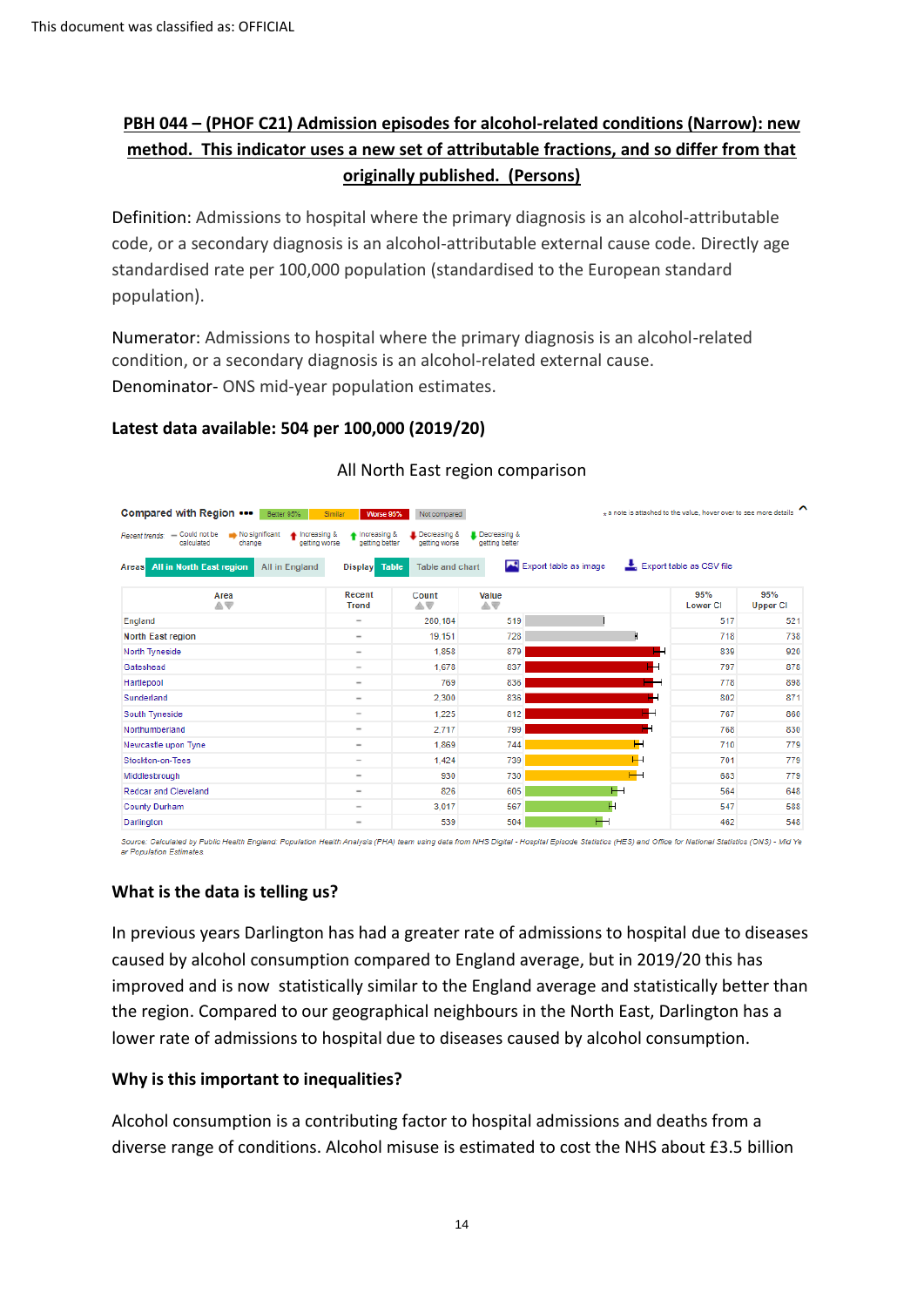per year and £2 billion annually to wider society through lost working days, costs for social care, housing, police and the criminal justice services.

Alcohol-related admissions can be reduced through local interventions but requires action across partners. Reducing alcohol-related harm is one of Public Health England's seven priorities for the next five years (Reference: "Evidence into Action" report 2014).

#### **What are we doing about it?**

The Authority commissions NHS Health Checks where an "Audit C" alcohol screening tool is conducted as part of every NHS Health Check. This can help identify hazardous drinking or alcohol related disorders. GP's can then provide individualised advice and support to the patient or refer them on for specialist treatment.

The Council also supports national campaigns aimed at raising awareness and reducing alcohol consumption in the population. Examples include Dry January which was widely promoted by partners and via Council media channels. Wider partnership work with other organisations support this wider awareness work.

For those with hazardous or harmful drinking that require support, the Council commissions STRIDE (Support, Treatment Recovery in Darlington through Empowerment) which provides evidence-based interventions to stabilise and support individuals to make the changes in their behaviours that may reduce their harmful drinking and the associated risks. There is evidence that one of the wider effects of the COVID pandemic may be an increase in hazardous drinking within our communities .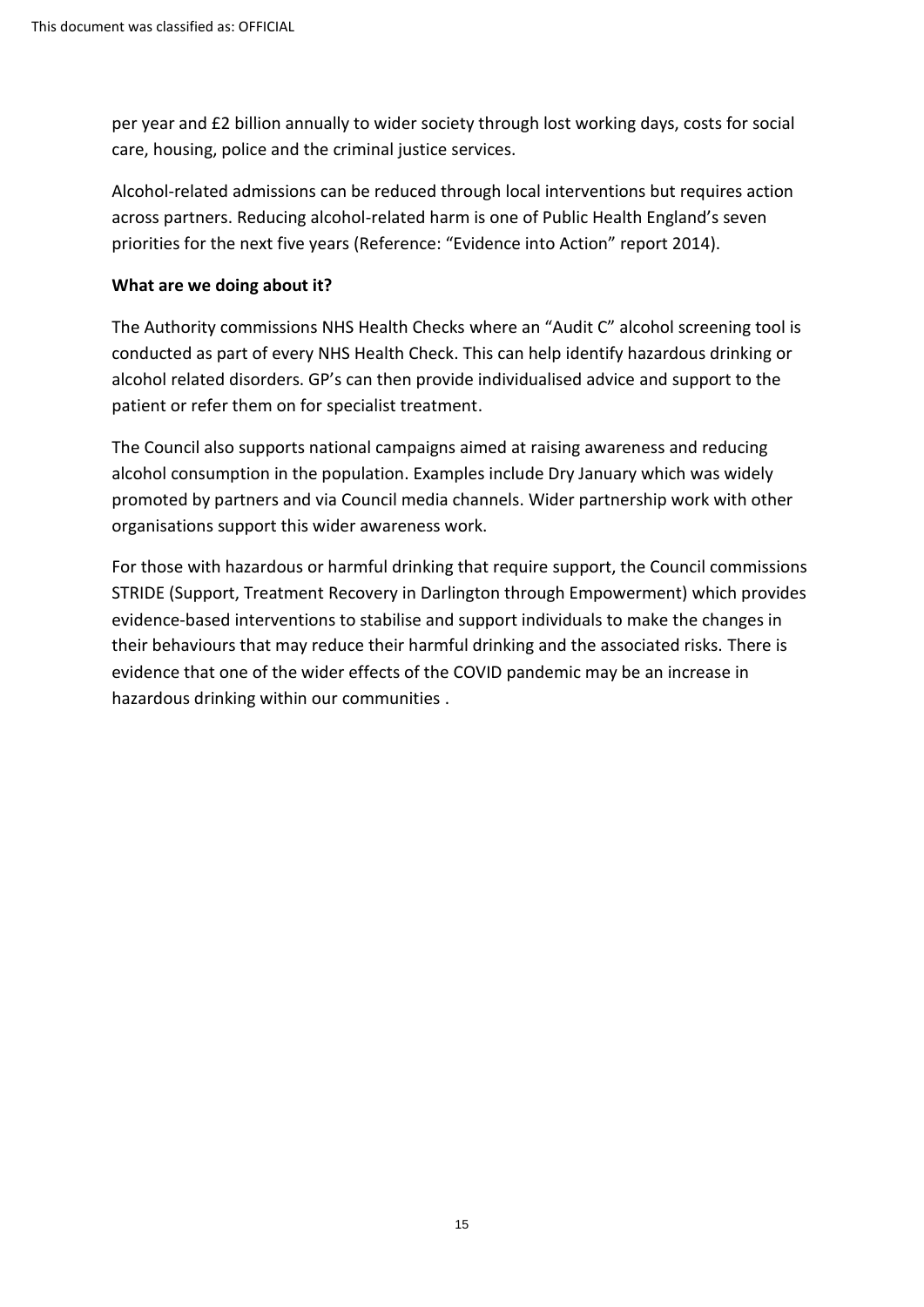



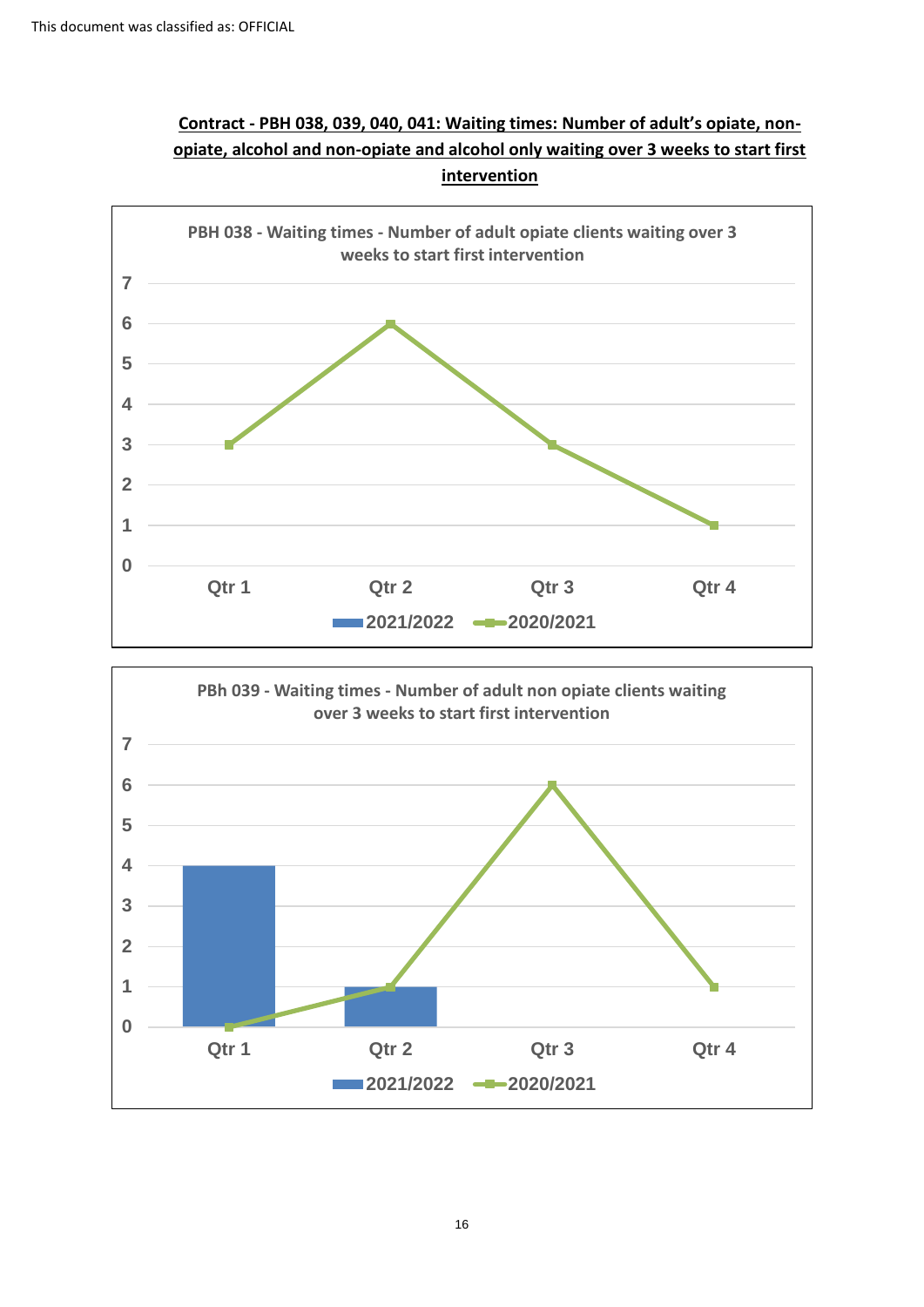



## **Service Provider: We Are With You (WAWY)**

## **What is the data is telling us?**

The data for PBH 038 shows no clients waiting over 3 weeks for Q1 and Q2. PBH 039 shows a total of 5 clients waiting over 3 weeks for Q1 and Q2. PBH 040 shows 1 client waiting over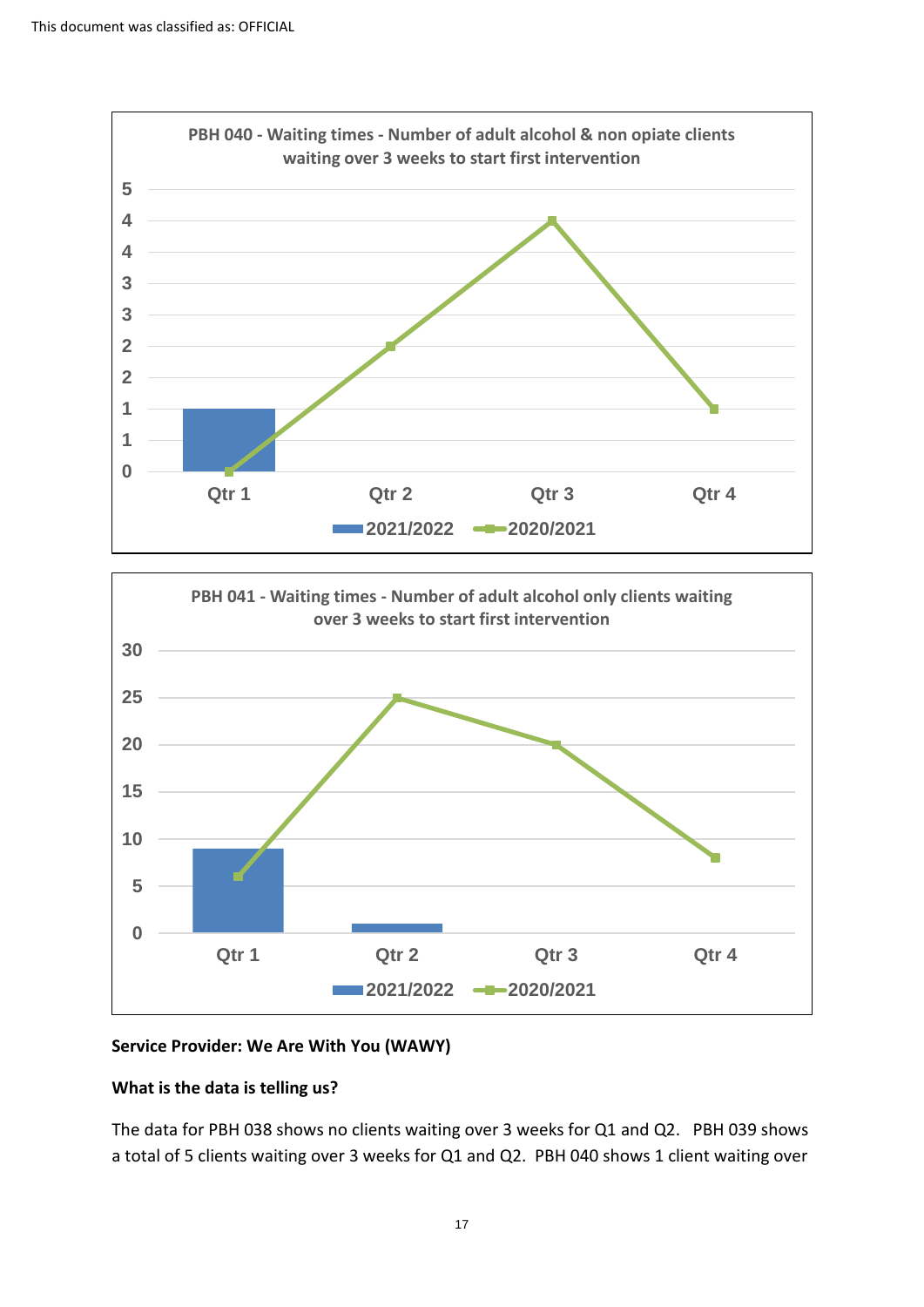3 weeks for Q1 and no clients waiting over 3 weeks in Q2. PBH 041 shows a total of 10 clients waiting over 3 weeks for Q1 and Q2.

Delays in starting structured treatment include the client cancelling their appointment or the client requiring referral for other clinical or non clinical interventions first which can mean that they start this phase later than anticipated.

#### **What more needs to happen?**

WAWY took over the Service on 17th August 2020 from the previous provider and implemented a completely new service STRIDE (Support, Treatment Recovery in Darlington through Empowerment). Despite the impact of the pandemic on the service they have been successful in increasing access to treatment and better meeting demand.

The Service continues to work hard to build on this success and further increase access to treatment and reduce waiting times now most of the restrictions from the pandemic have been lifted.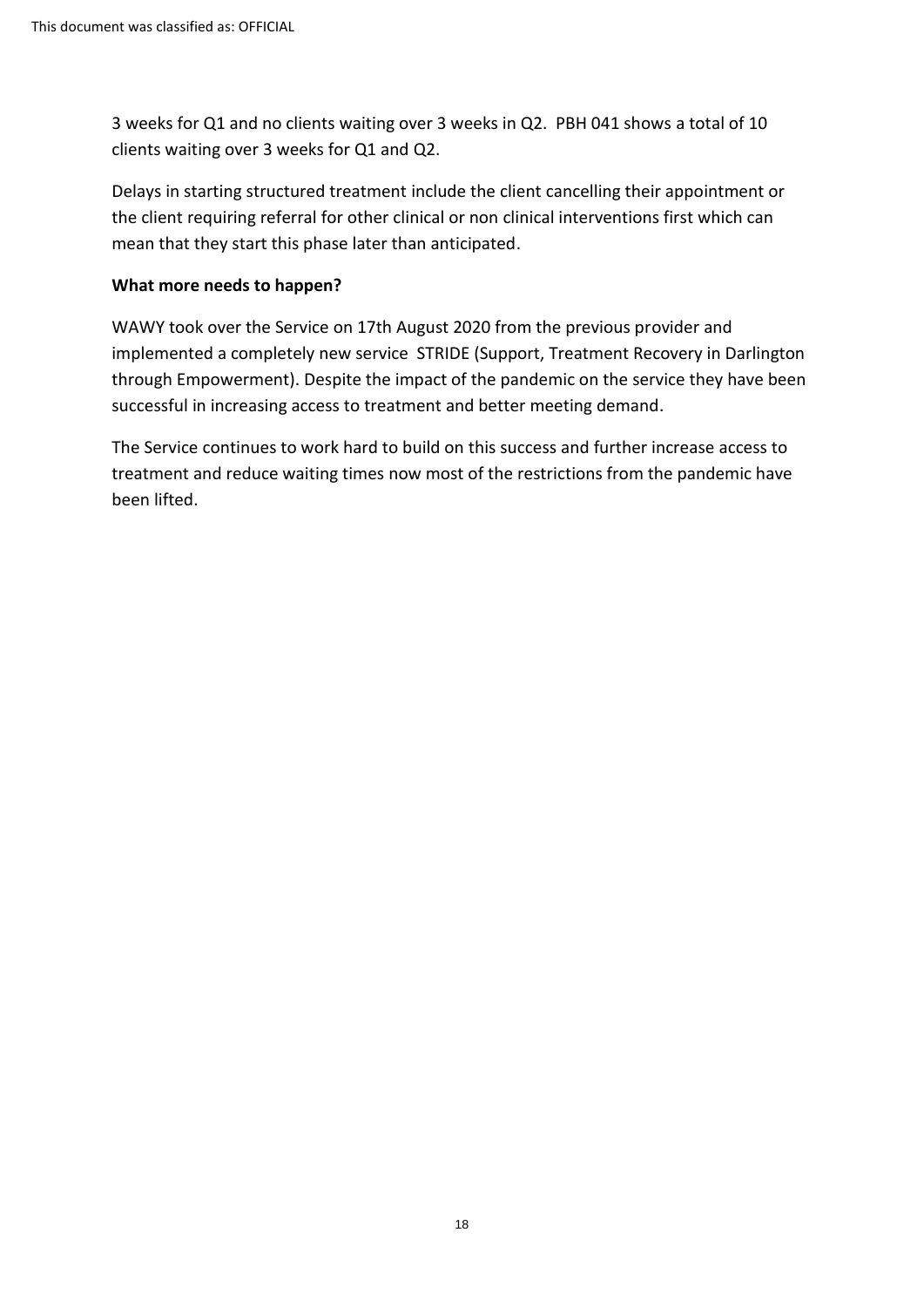

#### **Contract - PBH 045: Number of adults in alcohol treatment**

### **Service Provider: We Are With You**

#### **What is the data is telling us?**

The data shows that in Q2 there are 299 adults in treatment for alcohol, this has shown an increase from Q1 (249) as well as showing an increase for last year.

#### **What more needs to happen?**

WAWY took over the Service on 17<sup>th</sup> August 2020 from the previous provider and implemented a completely new service STRIDE (Support, Treatment Recovery in Darlington through Empowerment). Despite the impact of the pandemic on the service they have been successful in increasing access to treatment for alcohol and better meeting demand.

The Service continues to work hard to build on this success and further increase access to treatment now most of the restrictions from the pandemic have been lifted.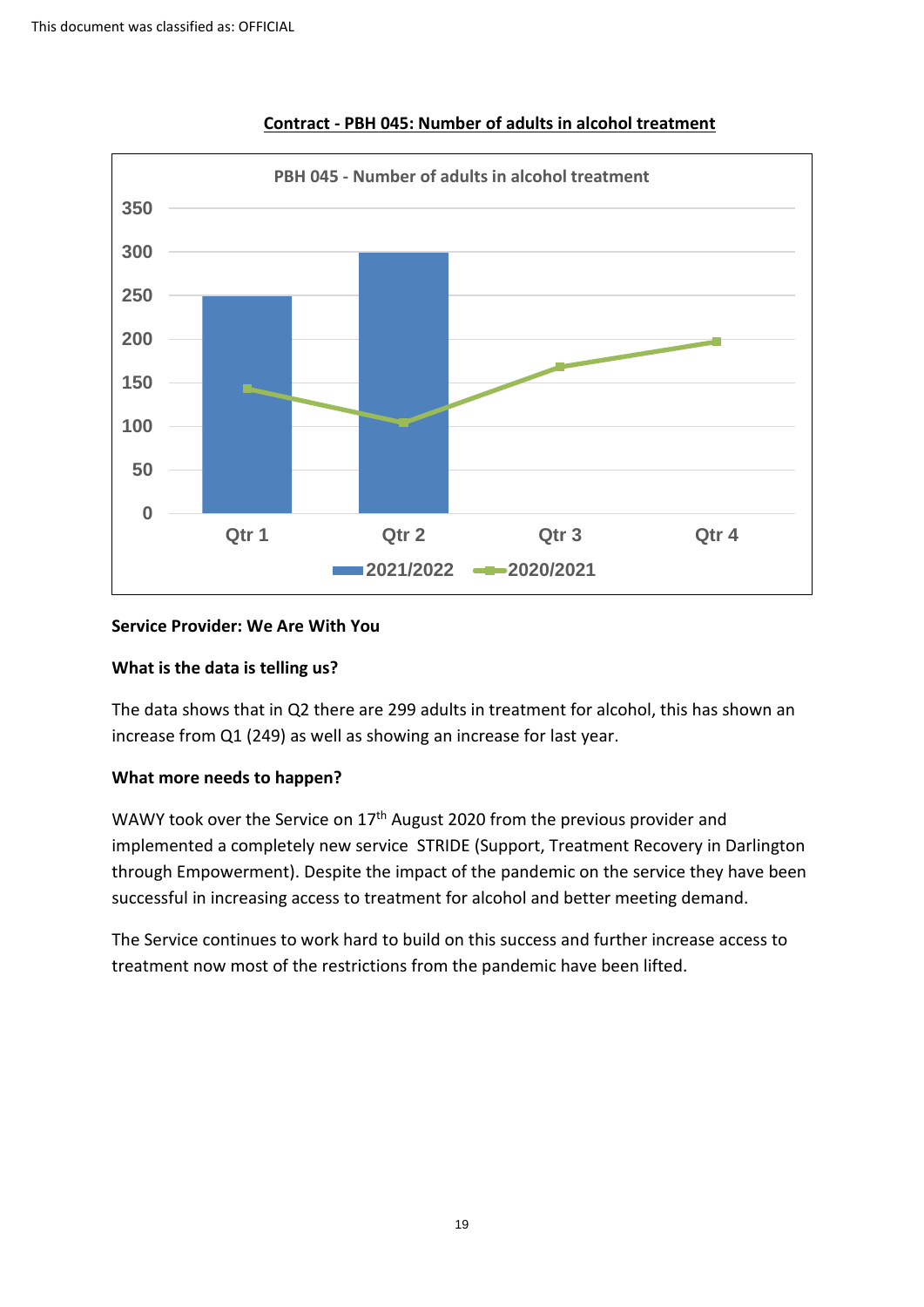## **PBH 046 - (PHOF C26b) Cumulative percentage of the eligible population aged 40-74 offered an NHS Health Check who received an NHS Health Check**

Definition: The rolling 5 year cumulative percent of the eligible population aged 40-74 offered an NHS Health Check who received an NHS Health Check.

Numerator: Number of people aged 40-74 eligible for an NHS Health Check who have received an NHS Health Check in the five year period.

Denominator: Number of people aged 40-74 eligible for an NHS Health Check who were offered an NHS Health Check in the five year period.

### **Latest data available: 48.9% crude rate (2016/17 to 2020/21)**

| Compared with Region<br>Better 95%                                                                            | Similar<br>Worse 95%            | Not compared                  |                                | + a note is attached to the value, hover over to see more details |                          | ́                      |
|---------------------------------------------------------------------------------------------------------------|---------------------------------|-------------------------------|--------------------------------|-------------------------------------------------------------------|--------------------------|------------------------|
| - Could not be<br>No significant<br>+ Increasing &<br>Recent trends:<br>calculated<br>change<br>getting worse | Increasing &<br>getting better  | Decreasing &<br>getting worse | Decreasing &<br>getting better |                                                                   |                          |                        |
| <b>All in North East region</b><br>All in England<br>Areas                                                    | <b>Display</b> Table            | <b>Table and chart</b>        | Export table as image          |                                                                   | Export table as CSV file |                        |
| Area<br>$A \nabla$                                                                                            | Recent<br><b>Trend</b>          | Count<br>AV                   | Value<br>AV                    |                                                                   | 95%<br><b>Lower CI</b>   | 95%<br><b>Upper CI</b> |
| England                                                                                                       | $\qquad \qquad$                 | 5.253.116                     | 46.5                           |                                                                   | 46.5                     | 46.5                   |
| <b>North East region</b>                                                                                      | $\qquad \qquad$                 | 214,418                       | 39.8                           |                                                                   | 39.6                     | 40.0                   |
| Stockton-on-Tees                                                                                              | $\qquad \qquad \blacksquare$    | 20,911                        | 57.2                           |                                                                   | 56.4                     | 58.0                   |
| Middlesbrough                                                                                                 | $\hspace{0.1mm}-\hspace{0.1mm}$ | 11,994                        | 52.5                           | н                                                                 | 51.5                     | 53.4                   |
| Hartlepool                                                                                                    | $\qquad \qquad$                 | 7,873                         | 50.8                           | н                                                                 | 49.7                     | 51.9                   |
| <b>Redcar and Cleveland</b>                                                                                   | $\qquad \qquad \blacksquare$    | 13,021                        | 50.4                           | н                                                                 | 49.6                     | 51.3                   |
| Darlington                                                                                                    | $\hspace{0.1mm}-\hspace{0.1mm}$ | 14.583                        | 48.9                           |                                                                   | 48.1                     | 49.7                   |
| Gateshead                                                                                                     | $\qquad \qquad$                 | 25.623                        | 47.2                           |                                                                   | 46.6                     | 47.7                   |
| North Tyneside                                                                                                | $\overline{\phantom{0}}$        | 14.859                        | 40.3                           |                                                                   | 39.7                     | 41.0                   |
| Sunderland                                                                                                    | $\overline{\phantom{a}}$        | 15.430                        | 38.7                           |                                                                   | 38.1                     | 39.3                   |
| Northumberland                                                                                                | $\hspace{0.1mm}-\hspace{0.1mm}$ | 29,383                        | 36.1                           |                                                                   | 35.7                     | 36.6                   |
| <b>County Durham</b>                                                                                          | $\overline{\phantom{a}}$        | 39.331                        | 31.2                           |                                                                   | 30.9                     | 31.5                   |
| Newcastle upon Tyne                                                                                           | $\overline{\phantom{a}}$        | 11,110                        | 31.0                           |                                                                   | 30.4                     | 31.5                   |
| South Tyneside                                                                                                | $\qquad \qquad$                 | 10,300                        | 30.6                           |                                                                   | 30.0                     | 31.2                   |

### All North East region comparison

Source: Public Health England

#### **What is the data telling us?**

The data above shows that compared to our region Darlington ranks 5<sup>th</sup> out of 16 North East authorities.

For this indicator Darlington is performing statistically better to the England average, and better than the North East averages.

#### **Why is this important to inequalities?**

A high take up of NHS Health Checks is important to identify early signs of poor health leading to opportunities for early interventions.

The NHS Health Check programme is a mandated service. It aims to help prevent heart disease, stroke, and diabetes and kidney disease. All those aged between 40 and 74, who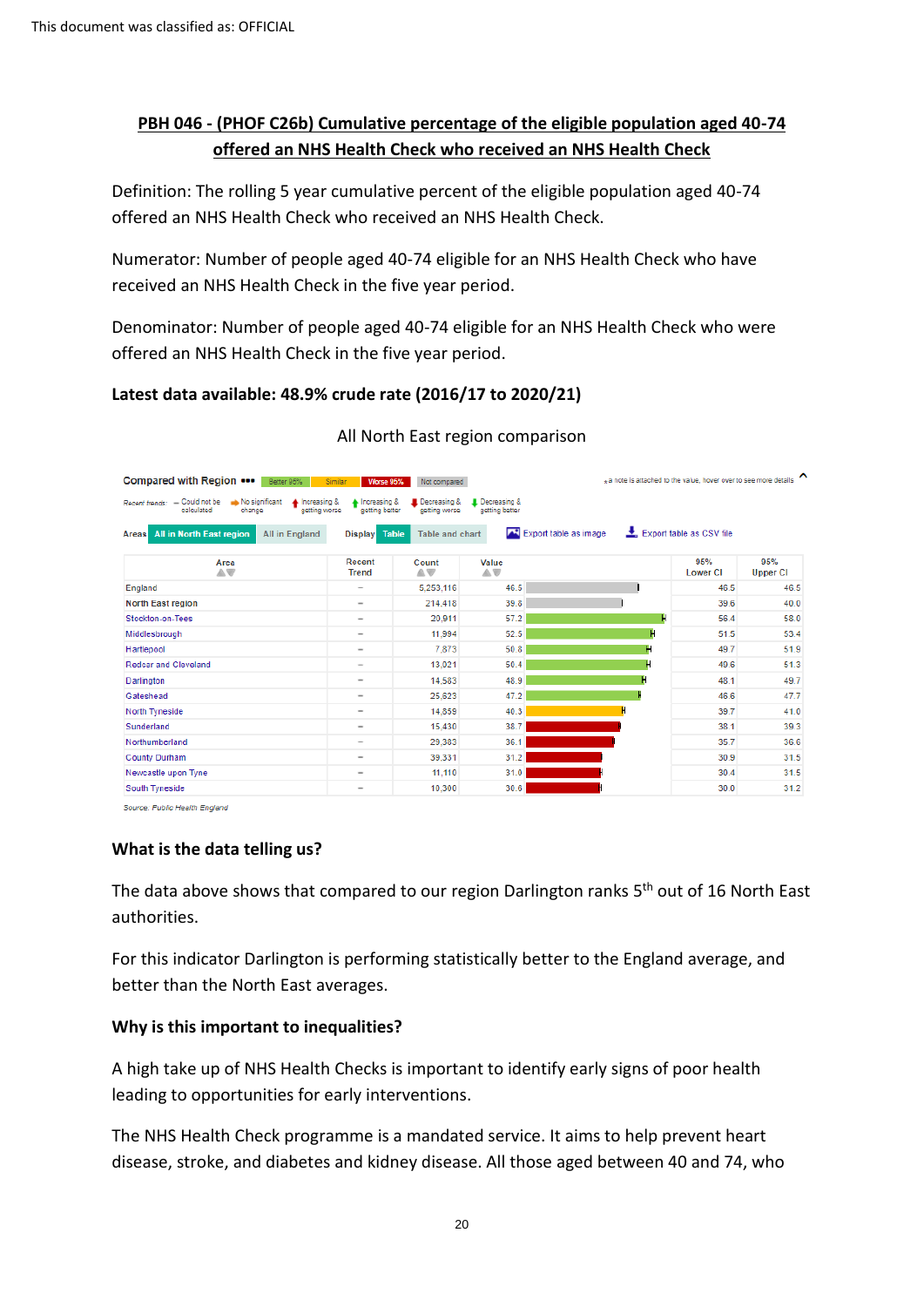have not been diagnosed with one of these conditions are invited to have an NHS Health Check once every five years.

The burden of heart disease is not equally shared in the population with a greater morbidity and mortality from heart disease in the more deprived communities.

A regular NHS Health Check enables an individual risk assessment of cardiovascular disease to be undertaken and provides an opportunity for early intervention and prevention strategies with individuals. Improvements in those who receive an NHS Health Check will eventually contribute to reducing the worst effects of cardiovascular disease in the population.

### **What are we doing about it?**

Performance is monitored quarterly, with an annual target for each GP Practice to offer a health check to 20% of the eligible population (40-74 year olds) annually. This is incentivised to encourage the GP Practices to offer a health check to the maximum number eligible.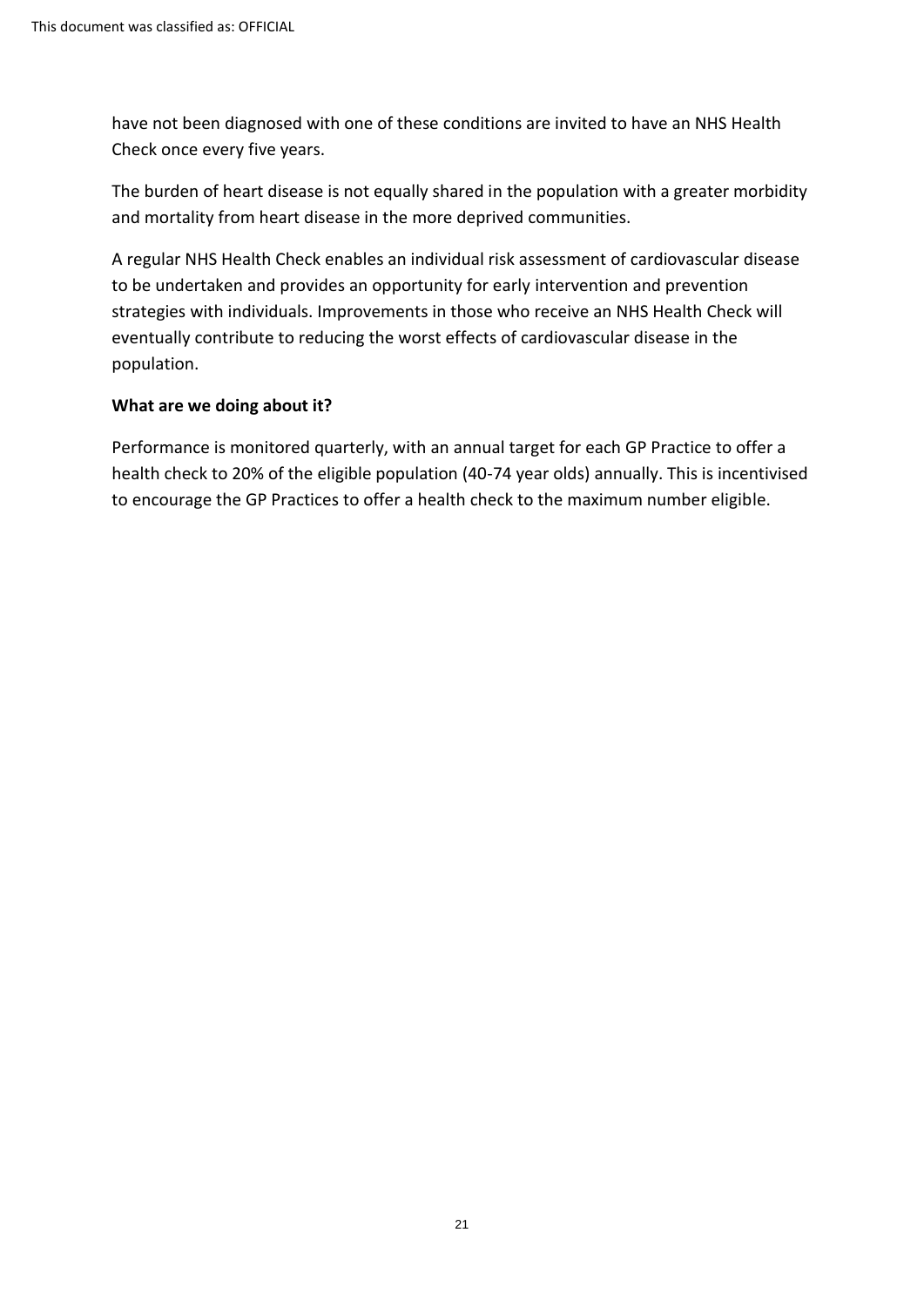

**Contract - PBH 047: Total number of NHS Health Checks completed**

#### **Service Provider: Primary Healthcare Darlington**

#### **What is the story the data is telling us?**

The data shows that to date a total of 1,393 (combined total), 830 in Q1 and 563 in Q2, of eligible individuals have received a NHS Health Check in Darlington since April 2021. This is a higher number compared to the same period last year (369). Last year this was due to the impact of Covid 19 as the NHS Health Checks programmes was suspended during Q1.

#### **What more needs to happen?**

The Provider is working with all 11 GP Practices in Darlington to increase the number offered. Recent initiatives have included virtual appointments, which only require the service user to attend a GP Practice for blood to be taken and all of the other information gathered can be done virtually. This should increase uptake and reduce the burden on busy GP practices and ensure more of those who are eligible for an NHS Health Check can safely access one.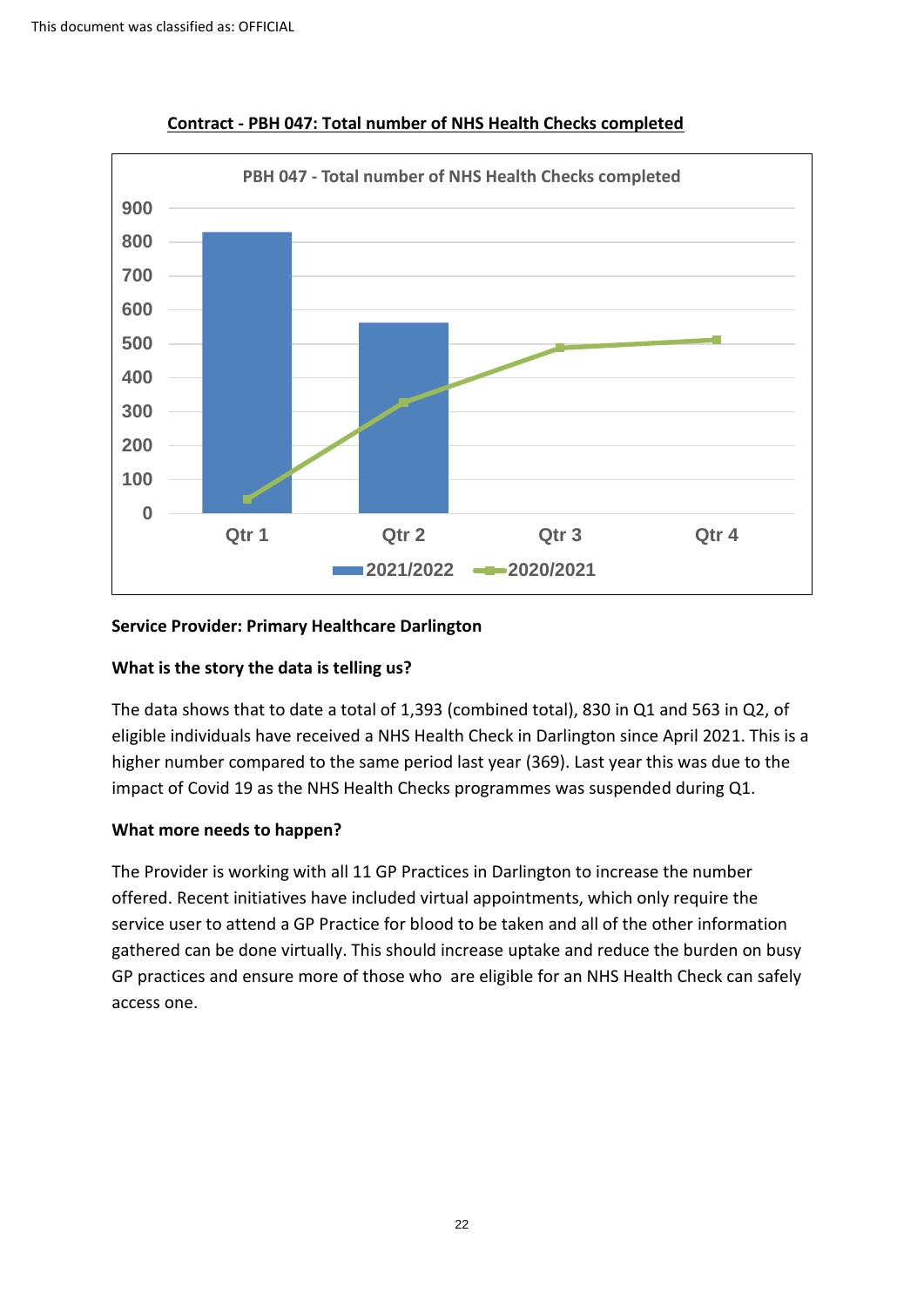

#### **Contract - PBH 057: Number of NHS Health Checks offered**

#### **Service Provider: Primary Healthcare Darlington**

#### **What is the data is telling us?**

The data shows that to date a total of 3,651 (combined total) 1,871 in Q1 and 1,780 in Q2, of eligible individuals have been offered an NHS Health Check in Darlington since April 2021. This is a higher number compared to the same period last year (1,406). Due to the impact of Covid 19 on GP practices the NHS Health Checks programmes was suspended during Q1.

#### **What more needs to happen?**

The Provider is working with all 11 GP Practices in Darlington to increase the number offered. Recent initiatives have included virtual appointments, which only require the service user to attend a GP Practice for blood to be taken and all of the other information gathered can be done virtually. This should increase uptake and reduce the burden on busy GP practices and ensure more of those who are eligible for an NHS Health Check can safely access one.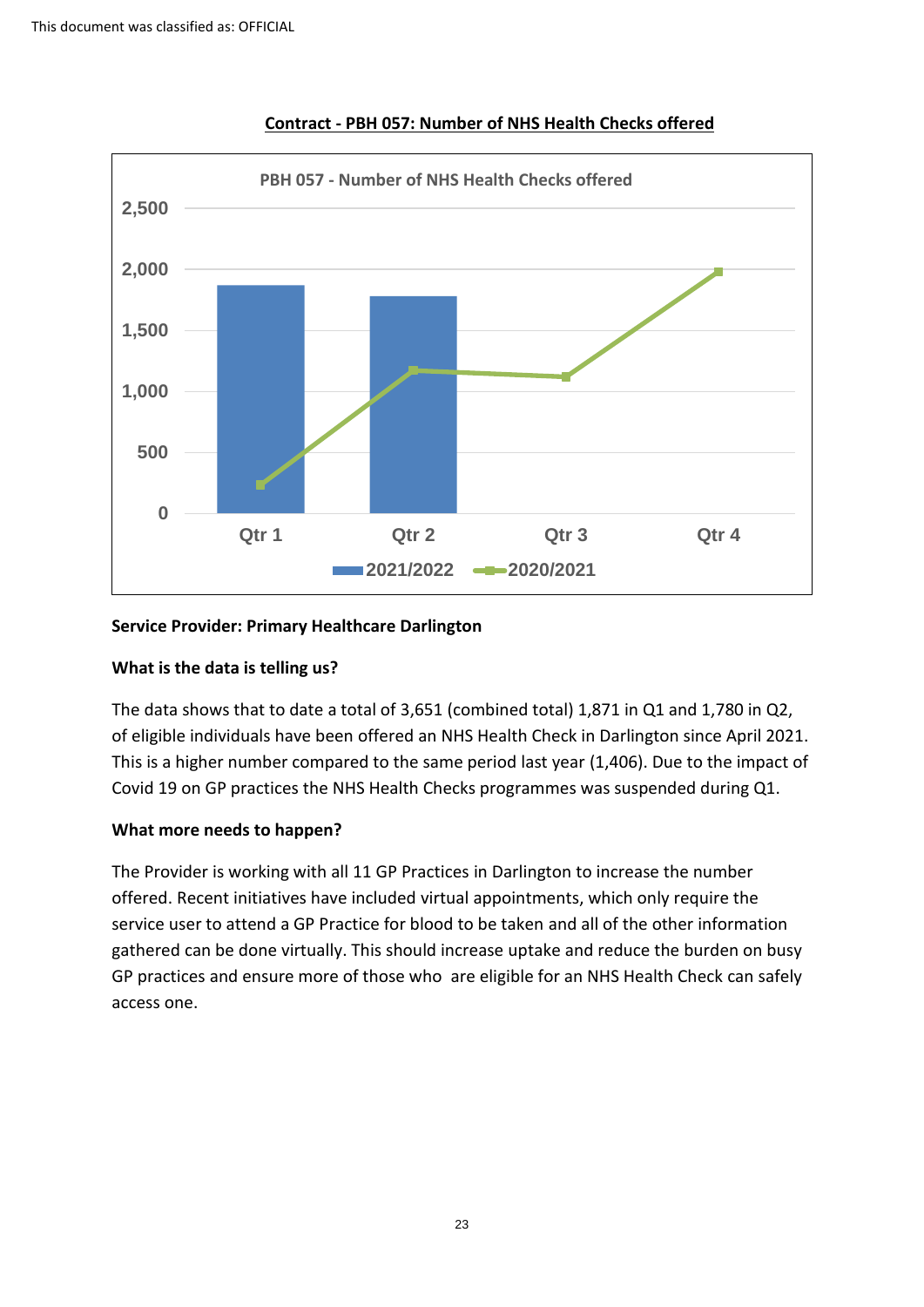#### **KEY PBH 048 – (PHOF D02a) Chlamydia detection rate /100,000 aged 15 to 24**

Definition: All chlamydia diagnoses in 15 to 24 year olds attending sexual health services (SHSs) and community-based settings\*, who are residents in England, expressed as a rate per 100,000 population.

Numerator: The number of diagnoses of chlamydia among 15-24 year olds in England.

Denominator: Resident population aged 15-24.

### **Latest data available:** 1,665 per 100,000 crude rate (2020)

#### Benchmarked against goal

| Benchmarked against goal<br>+ a note is attached to the value, hover over to see more details<br>1900 to <2300<br>$ $ <1900<br>≥2300 |                                |                        |                       |   |                          |                        |  |  |  |
|--------------------------------------------------------------------------------------------------------------------------------------|--------------------------------|------------------------|-----------------------|---|--------------------------|------------------------|--|--|--|
| - Could not be<br>No significant<br>Recent trends:<br>calculated<br>change                                                           |                                |                        |                       |   |                          |                        |  |  |  |
| <b>All in North East region</b><br>All in England<br>Areas                                                                           | <b>Table</b><br><b>Display</b> | <b>Table and chart</b> | Export table as image |   | Export table as CSV file |                        |  |  |  |
| Area<br>$A \nabla$                                                                                                                   | Recent<br><b>Trend</b>         | Count<br>AV            | Value<br>AV           |   | 95%<br><b>Lower CI</b>   | 95%<br><b>Upper CI</b> |  |  |  |
| England                                                                                                                              | ⇒                              | 92.790                 | 1.408                 |   | 1.399                    | 1.417                  |  |  |  |
| <b>North East region</b>                                                                                                             | ı                              | 4.891                  | 1,515                 |   | 1.473                    | 1,558                  |  |  |  |
| Hartlepool                                                                                                                           |                                | 234                    | 2,274                 |   | 1.992                    | 2,585                  |  |  |  |
| Stockton-on-Tees                                                                                                                     | ۰                              | 414                    | 2.077                 | ⊢ | 1.882                    | 2,288                  |  |  |  |
| <b>Redcar and Cleveland</b>                                                                                                          | ۰                              | 267                    | 1.914                 | ⊢ | 1.691                    | 2,157                  |  |  |  |
| Middlesbrough                                                                                                                        |                                | 354                    | 1.862                 |   | 1.673                    | 2,067                  |  |  |  |
| Sunderland                                                                                                                           | ∙                              | 559                    | 1.812                 | ▬ | 1.664                    | 1.968                  |  |  |  |
| Darlington                                                                                                                           |                                | 184                    | 1.665                 |   | 1.433                    | 1,924                  |  |  |  |
| Gateshead                                                                                                                            |                                | 341                    | 1,497                 |   | 1.342                    | 1.664                  |  |  |  |
| Newcastle upon Tyne                                                                                                                  |                                | 860                    | 1.382                 | н | 1.291                    | 1,478                  |  |  |  |
| North Tyneside                                                                                                                       |                                | 280                    | 1.372                 |   | 1.216                    | 1,543                  |  |  |  |
| Northumberland                                                                                                                       |                                | 393                    | 1,302                 |   | 1,177                    | 1,438                  |  |  |  |
| <b>County Durham</b>                                                                                                                 |                                | 814                    | 1.226                 |   | 1.143                    | 1,313                  |  |  |  |
| South Tyneside                                                                                                                       |                                | 191                    | 1.218                 |   | 1.051                    | 1.404                  |  |  |  |

Source: Public Health England

#### **What is the data telling us?**

The latest reported data for 2020 shows there is no significant change (trend based on the most recent 5 points) but is higher than the North East (1,515) and higher than England (1,408).

#### **Why is this important to inequalities?**

Chlamydia is the most commonly diagnosed bacterial sexually transmitted infection in England, with rates substantially higher in young adults than any other age group. The rates of diagnosis are also different between males and females with females having a much greater detection rate, indicating that they are accessing testing services more than males. This means that males are less likely to be tested and diagnosed and much more likely to experience poor sexual health.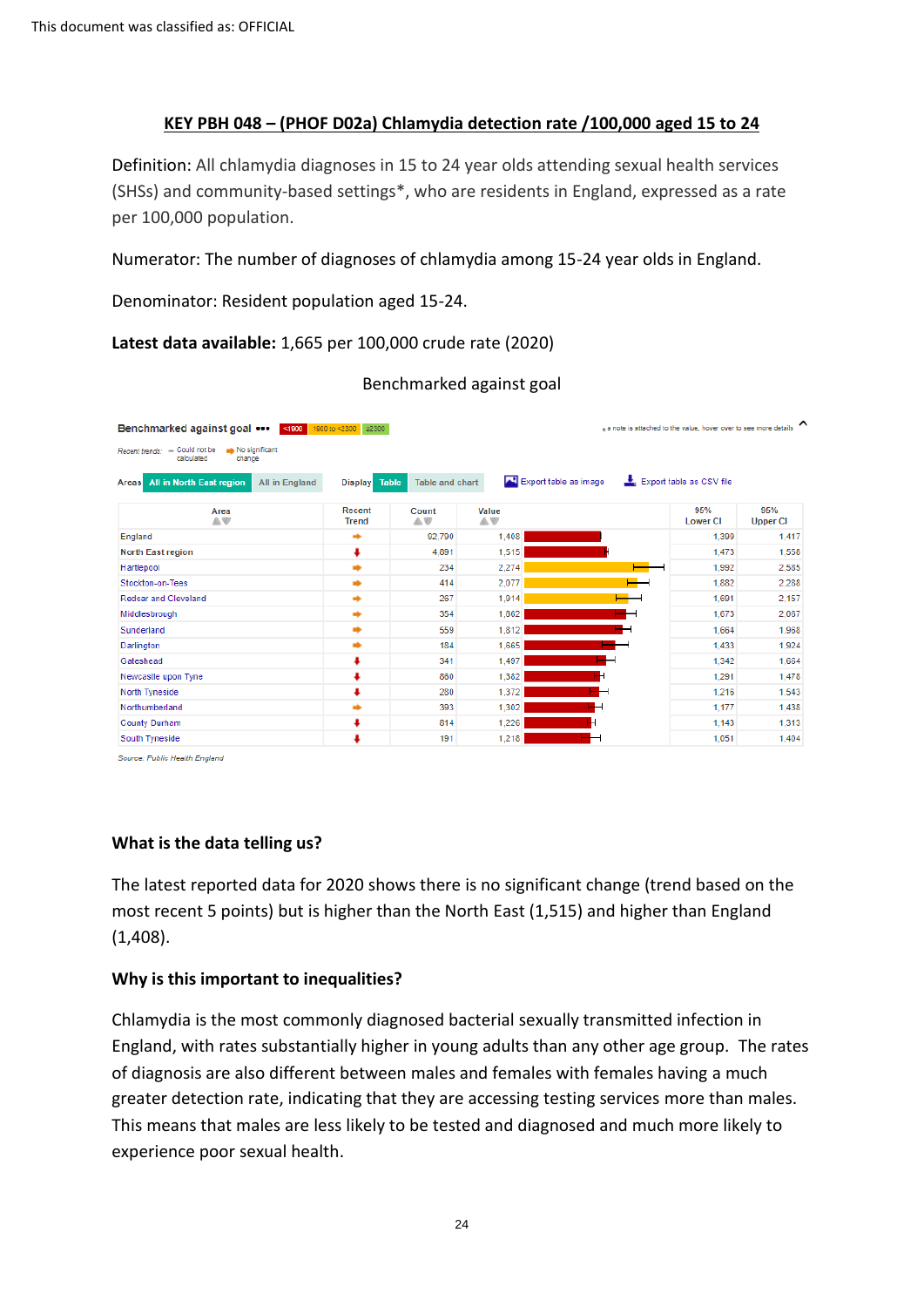#### **What are we doing about it?**

The authority commissions a specialist Sexual Health Service is commissioned. The Service has been working to improve access and screening by targeting younger people under 25 yrs.

The Sexual Health Service has recently introduced an online testing service for those over 16years and this has increased the number of people getting tests. The majority of results are feedback within 24hours; positive and negative. If positive people are referred to the Specialist Service for treatment.

The School Nursing Service is also working with schools and PHSE leads to ensure that Chlamydia screening is promoted within the PHSE curriculum to young people in schools and colleges in Darlington.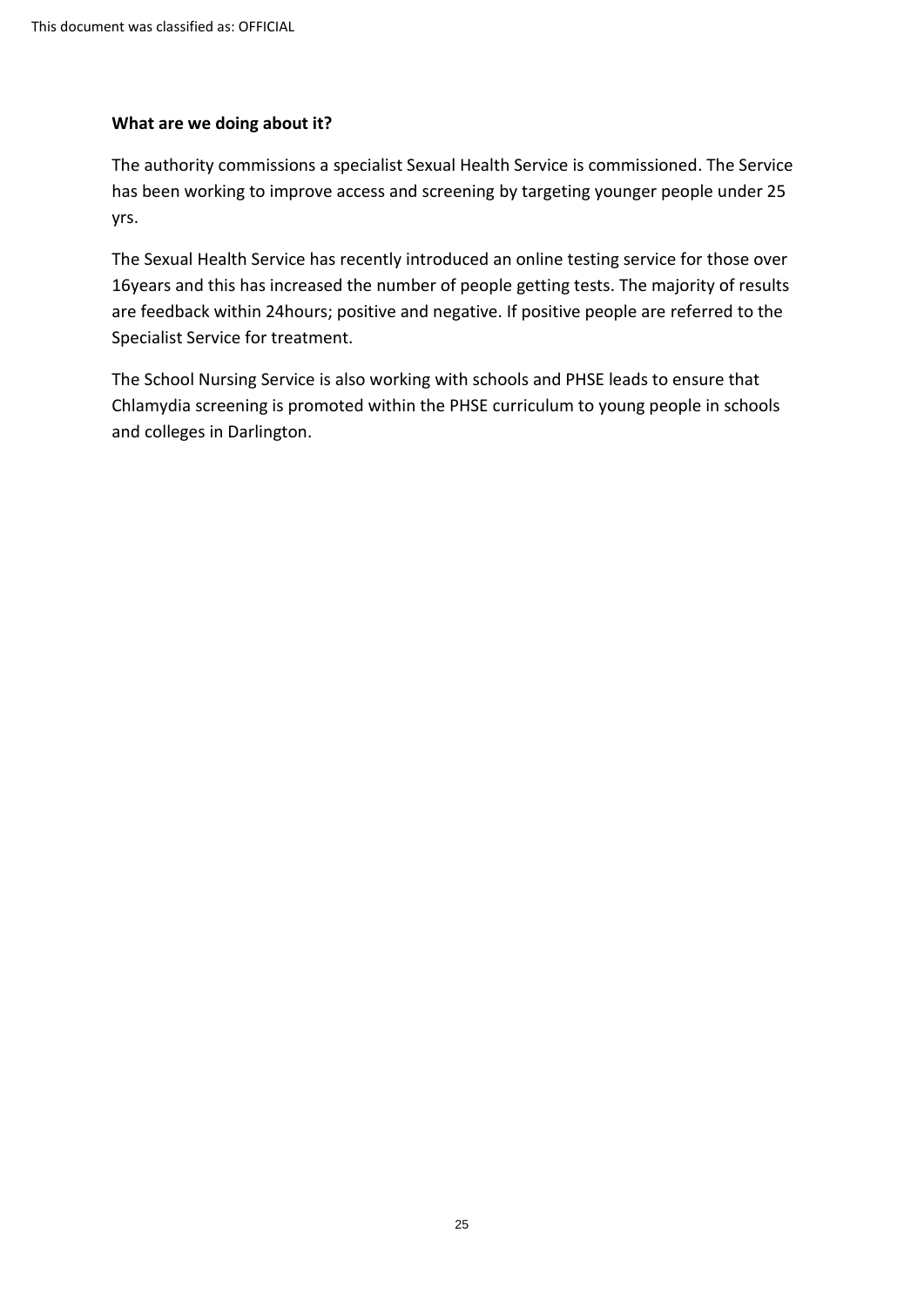#### **PBH 052 – (PHOF D10) Adjusted antibiotic prescribing in primary care by the NHS**

Definition: Annual total number of prescribed antibiotic items per STAR-PU (Specific Therapeutic group Age-sex weightings Related Prescribing Unit)

Numerator: Total number of antibiotic items prescribed in practices located within the area. An item is an antibiotic (from British National Formulary Section 5.1) that is prescribed in a primary care setting.

Denominator: Total of STAR-PU\* units for practices located within the area.

\*STAR-PU are weighted units to allow comparisons adjusting for the age and sex of patient's distribution of each practice. These variables vary significantly, and it is important to make necessary adjustments.

#### **Latest data available: 0.78 per STAR-PU (2020)**

| $\hat{\phantom{1}}$<br>Benchmarked against goal  smean England prescribing 2013/14 > mean England prescribing 2013/14<br>+ a note is attached to the value, hover over to see more details |                                |                        |                                 |                                  |                        |  |  |  |  |  |  |  |
|--------------------------------------------------------------------------------------------------------------------------------------------------------------------------------------------|--------------------------------|------------------------|---------------------------------|----------------------------------|------------------------|--|--|--|--|--|--|--|
| Recent trends: - Could not be<br>$\rightarrow$ No significant<br>calculated<br>change                                                                                                      |                                |                        |                                 |                                  |                        |  |  |  |  |  |  |  |
| <b>All in North East region</b><br>All in England<br>Areas                                                                                                                                 | <b>Table</b><br><b>Display</b> | <b>Table and chart</b> | <b>AN</b> Export table as image | $\pm$ . Export table as CSV file |                        |  |  |  |  |  |  |  |
| Area<br>AV                                                                                                                                                                                 | Recent<br><b>Trend</b>         | Count<br>AV            | Value<br>AV                     | 95%<br><b>Lower CI</b>           | 95%<br><b>Upper CI</b> |  |  |  |  |  |  |  |
| England                                                                                                                                                                                    | $\qquad \qquad$                | 27.197.435             | 0.75                            | 0.75                             | 0.75                   |  |  |  |  |  |  |  |
| <b>North East region</b>                                                                                                                                                                   | $\overline{\phantom{a}}$       | 1.541.251              | 0.87                            | 0.87                             | 0.88                   |  |  |  |  |  |  |  |
| Northumberland                                                                                                                                                                             | $\overline{\phantom{a}}$       | 199.868                | 1.01                            | 1.01                             | 1.02                   |  |  |  |  |  |  |  |
| Sunderland                                                                                                                                                                                 | $\overline{\phantom{a}}$       | 161.237                | 1.00                            | 1.00                             | 1.00                   |  |  |  |  |  |  |  |
| North Tyneside                                                                                                                                                                             | $\qquad \qquad$                | 122,419                | 0.98                            | 0.98                             | 0.99                   |  |  |  |  |  |  |  |
| South Tyneside                                                                                                                                                                             | $\,$                           | 86.275                 | 0.96                            | 0.95                             | 0.96                   |  |  |  |  |  |  |  |
| Newcastle upon Tyne                                                                                                                                                                        | $\qquad \qquad \blacksquare$   | 158,440                | 0.92                            | 0.91                             | 0.92                   |  |  |  |  |  |  |  |
| Gateshead                                                                                                                                                                                  | $\,$                           | 104.255                | 0.88                            | 0.87                             | 0.88                   |  |  |  |  |  |  |  |
| <b>County Durham</b>                                                                                                                                                                       | $\,$                           | 321.027                | 0.80                            | 0.80                             | 0.81                   |  |  |  |  |  |  |  |
| Middlesbrough                                                                                                                                                                              | $\overline{\phantom{a}}$       | 88.024                 | 0.80                            | 0.79                             | 0.80                   |  |  |  |  |  |  |  |
| <b>Redcar and Cleveland</b>                                                                                                                                                                | $\,$                           | 79.560                 | 0.79                            | 0.79                             | 0.80                   |  |  |  |  |  |  |  |
| Hartlepool                                                                                                                                                                                 | $\qquad \qquad$                | 53.397                 | 0.78                            | 0.77                             | 0.79                   |  |  |  |  |  |  |  |
| Darlington                                                                                                                                                                                 | $\,$                           | 60.565                 | 0.78                            | 0.77                             | 0.78                   |  |  |  |  |  |  |  |
| Stockton-on-Tees                                                                                                                                                                           | $\overline{\phantom{a}}$       | 106.184                | 0.75                            | 0.74                             | 0.75                   |  |  |  |  |  |  |  |

### Benchmarked against goal

Source: Data is sourced from ePACT2 from NHS Digital

## **What is the data telling us?**

The rate of reduction of antibiotic prescribing within the local NHS is statistically similar to both England and the North East average. In terms of performance against the North East region, Darlington is 2<sup>nd</sup> lowest in the ranking.

This indicator is part of a larger group of indicators and measures for the NHS which is part of the Antimicrobial Resistance (AMR) five year strategy to slow the growth of antimicrobial resistance in the population. This is only one indicator from a larger group of indicators that cover a complex topic area.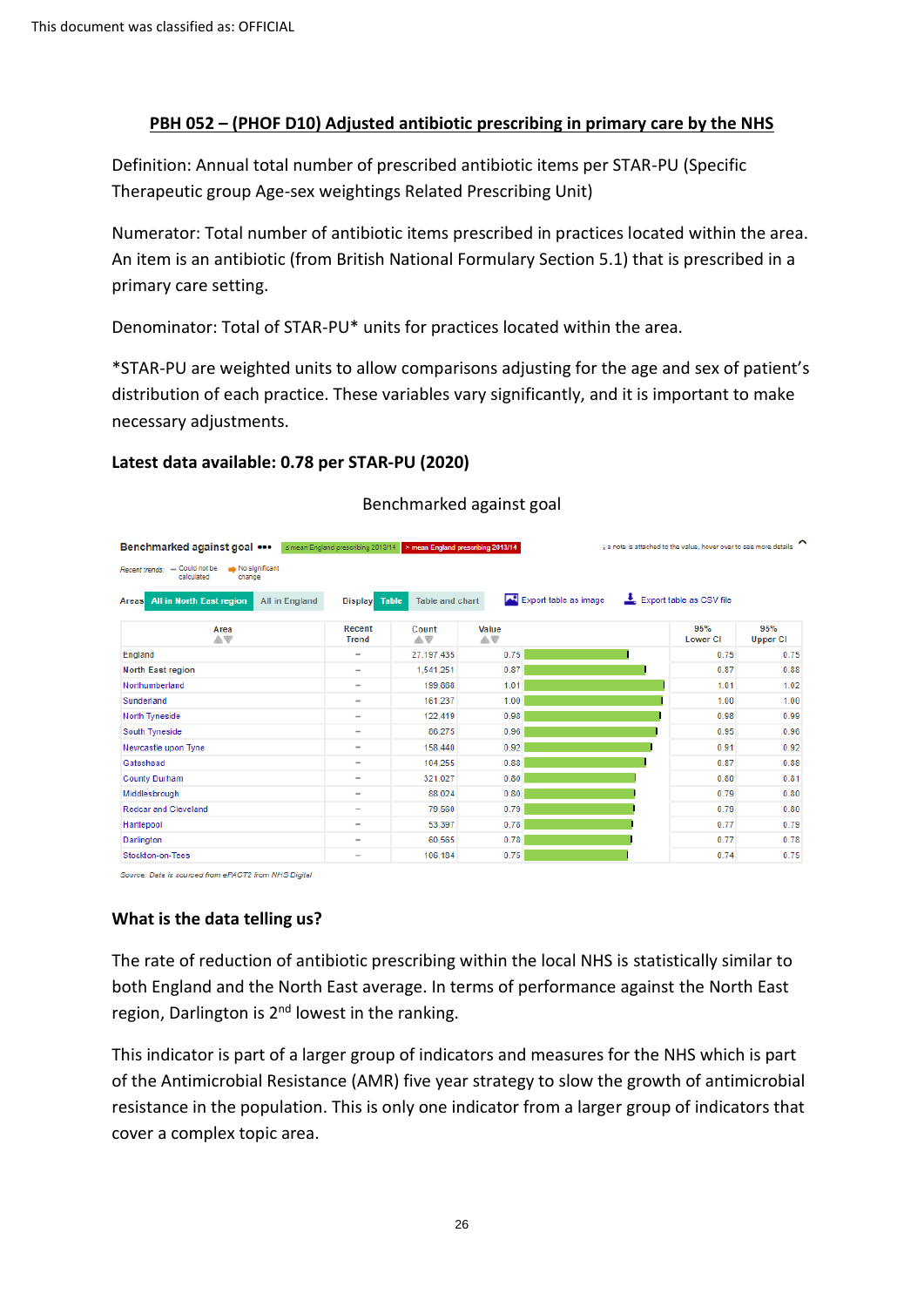#### **Why is this important to inequalities?**

Antimicrobial resistance (AMR) is the ability of bacteria to become immune to antibiotics. Without effective antibiotics the success of routine treatments such as surgery and cancer chemotherapy will be reduced significantly.

Those with already compromised immune systems are more susceptible to infections. Very young children, older adults, those living with HIV or other chronic diseases or living with cancer would be most affected by increasing AMR. It is an increasingly serious threat to global public health that requires action across all government sectors and society.

Focusing on preventing infections, an essential component of public health, reduces the need for antimicrobials and therefore lowers the opportunity for antimicrobial resistance to develop.

### **What are we doing about it?**

The Tess Clinical Commissioning Group has an action plan to help reduce antibiotic prescribing and is working with individual GP Practices to support them to reduce their prescribing of antibiotics. The CCG is also working with NHS England and other CCGs and hospitals in supporting information campaigns to reduce the demand and expectations for antibiotics from patients for relatively minor and self-limiting illnesses. This includes the regular winter pressures campaigns and plans.

The public health team in Darlington continues to support the local CCG, NHS England and the UK Health Security Agency in promoting awareness campaigns such as World Antibiotic Awareness Week and the seasonal influenza vaccination campaigns over the winter period. The Authority's role in providing animal health inspections also supports efforts to reduce AMR through ensuring animal welfare standards are applied locally.

The Pharmaceutical Needs Assessment (PNA) for Darlington stresses that pharmacies have a key role in providing advice and guidance to the public on medicine use including antibiotics and can influence reduction in use. The PNA is due to be refreshed during 2022.

The Director of Public Health sits on the County Durham and Darlington Healthcare Associated Infections Steering Group. This is a multiagency group that includes membership from UK Health Security Agency CCGs and NHS Trusts that reviews risks, actions and policy in relation to health protection across County Durham and Darlington, including AMR.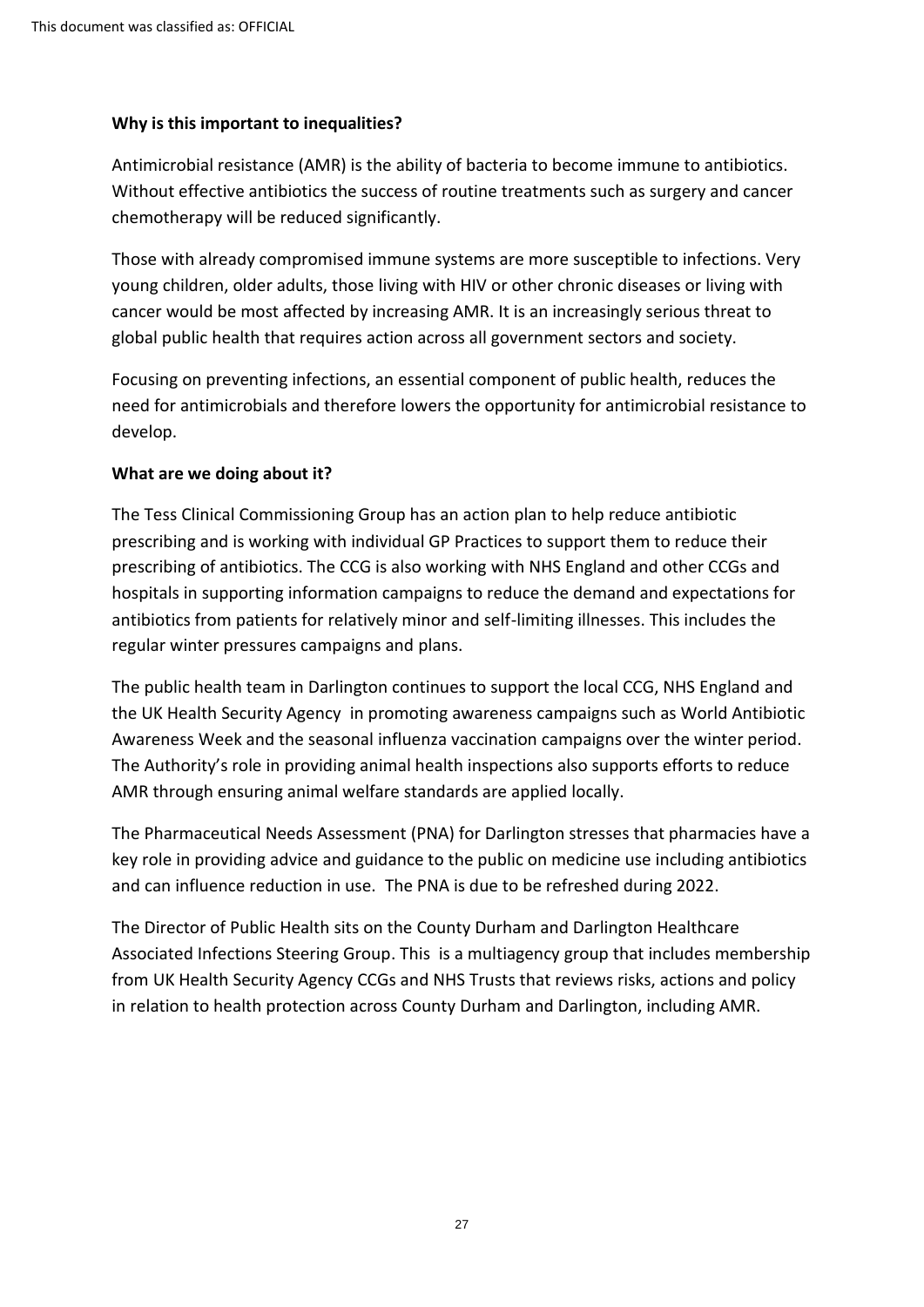### **KEY PBH 058 - (PHOF E05a) Under 75 mortality rate from cancer (1 year range)**

Definition: Age-standardised rate of mortality from all cancers in persons less than 75 years per 100,000 population.

Numerator: Number of deaths from all cancers (classified by underlying cause of death recorded as ICD codes C00-C97) registered in the respective calendar years, in people aged under 75, aggregated into quinary age bands.

Denominator: Population-years (aggregated populations for the three years) for people of all ages, aggregated into quinary age bands.

**Latest data available:** 160.9 per 100,000 (2020)

| Worse 95%<br>Better 95%<br>Similar<br>Not compared                                           |                                                 |                               |                                  |                          |                        |                        |
|----------------------------------------------------------------------------------------------|-------------------------------------------------|-------------------------------|----------------------------------|--------------------------|------------------------|------------------------|
| - Could not be<br>No significant<br>+ Increasing &<br>Recent trends:<br>calculated<br>change | Increasing &<br>getting worse<br>getting better | Decreasing &<br>getting worse | L Decreasing &<br>getting better |                          |                        |                        |
| <b>All in North East region</b><br>All in England<br>Areas                                   | <b>Table</b><br><b>Display</b>                  | <b>Table and chart</b>        |                                  |                          |                        |                        |
| Area<br>$A \nabla$                                                                           | Recent<br><b>Trend</b>                          | Count<br>AV                   | Value<br>AV                      |                          | 95%<br><b>Lower CI</b> | 95%<br><b>Upper CI</b> |
| England                                                                                      | ı                                               | 61.740                        | 125.1                            |                          | 124.1                  | 126.1                  |
| <b>North East region</b>                                                                     | ŧ                                               | 3.670                         | 144.0                            | н                        | 139.3                  | 148.7                  |
| Middlesbrough                                                                                | ⇒                                               | 192                           | 167.1                            | <b>Contract Contract</b> | 144.2                  | 192.5                  |
| South Tyneside                                                                               | ⇒                                               | 246                           | 166.1                            | ⊢                        | 146.0                  | 188.3                  |
| Gateshead                                                                                    |                                                 | 303                           | 163.9                            | p.                       | 145.9                  | 183.4                  |
| Darlington                                                                                   | ۰                                               | 165                           | 160.9                            |                          | 137.2                  | 187.5                  |
| <b>Redcar and Cleveland</b>                                                                  |                                                 | 224                           | 159.3                            | ⊢                        | 139.0                  | 181.7                  |
| Newcastle upon Tyne                                                                          |                                                 | 339                           | 157.6                            |                          | 141.2                  | 175.3                  |
| Sunderland                                                                                   | ∙                                               | 411                           | 152.9                            | ⋿                        | 138.5                  | 168.5                  |
| Hartlepool                                                                                   | ۰                                               | 135                           | 151.5                            | ⊢                        | 127.0                  | 179.4                  |
| Stockton-on-Tees                                                                             | ⇒                                               | 250                           | 138.6                            |                          | 121.9                  | 156.9                  |
| <b>County Durham</b>                                                                         | ⇒                                               | 724                           | 138.2                            | ⊢                        | 128.3                  | 148.7                  |
| <b>North Tyneside</b>                                                                        | ۰                                               | 255                           | 124.8                            | $\overline{\phantom{0}}$ | 110.0                  | 141.2                  |
| Northumberland                                                                               |                                                 | 426                           | 114.2                            | ⊢                        | 103.5                  | 125.7                  |

#### All North East region comparison

**What is the data telling us?**

The rate of premature mortality from cancer has been reducing in Darlington steadily since 2001 to 2018, then increased in 2019 onwards. Darlington is statistically similar to the average for NE Region with a similar rate of reduction. Compare to region Darlington is ranked 4<sup>th</sup> lowest for this indicator.

#### **Why is this important to inequalities?**

Cancer is the greatest cause of premature death in England. The burden of this mortality is greatest in the most deprived communities with statistically worse premature mortality rates in the most deprived communities when compared to the least deprived communities. There are also significant inequalities between males and females with males having a statistically worse premature mortality rates due to cancer than females. This inequality in